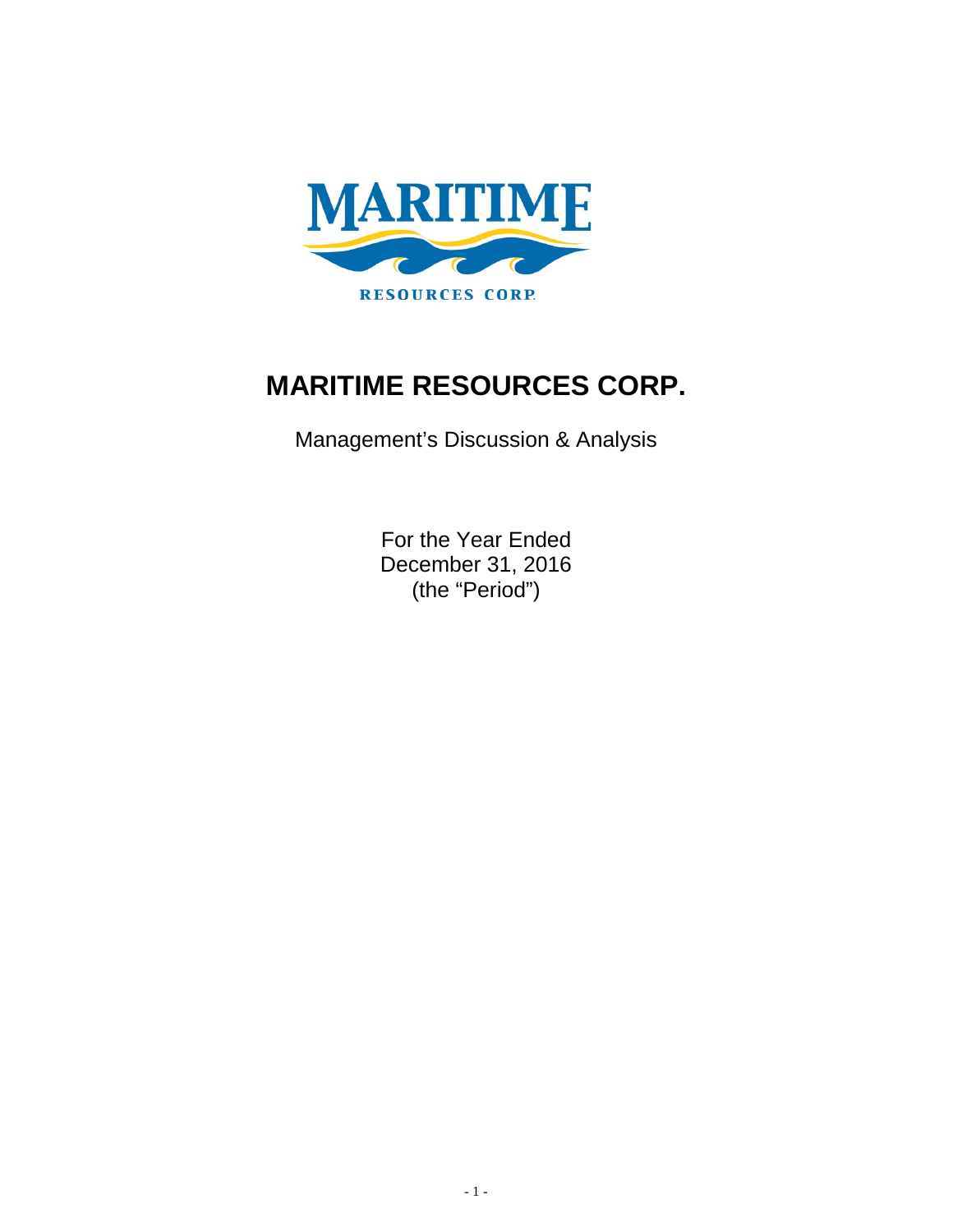## **Table of Contents**

| $\small \textsf{Introduction} \textcolor{red}{\textbf{1} \textbf{1} \textbf{1} \textbf{1} \textbf{1} \textbf{2} \textbf{3} \textbf{3} \textbf{3} \textbf{3} \textbf{4} \textbf{4} \textbf{5} \textbf{6} \textbf{6} \textbf{7} \textbf{1} \textbf{1} \textbf{2} \textbf{3} \textbf{4} \textbf{5} \textbf{4} \textbf{6} \textbf{6} \textbf{7} \textbf{1} \textbf{1} \textbf{1} \textbf{1} \textbf{1} \textbf{1} \textbf{1} \textbf{1} \text$ |
|--------------------------------------------------------------------------------------------------------------------------------------------------------------------------------------------------------------------------------------------------------------------------------------------------------------------------------------------------------------------------------------------------------------------------------------------|
|                                                                                                                                                                                                                                                                                                                                                                                                                                            |
|                                                                                                                                                                                                                                                                                                                                                                                                                                            |
|                                                                                                                                                                                                                                                                                                                                                                                                                                            |
|                                                                                                                                                                                                                                                                                                                                                                                                                                            |
|                                                                                                                                                                                                                                                                                                                                                                                                                                            |
|                                                                                                                                                                                                                                                                                                                                                                                                                                            |
|                                                                                                                                                                                                                                                                                                                                                                                                                                            |
|                                                                                                                                                                                                                                                                                                                                                                                                                                            |
|                                                                                                                                                                                                                                                                                                                                                                                                                                            |
|                                                                                                                                                                                                                                                                                                                                                                                                                                            |
|                                                                                                                                                                                                                                                                                                                                                                                                                                            |
|                                                                                                                                                                                                                                                                                                                                                                                                                                            |
|                                                                                                                                                                                                                                                                                                                                                                                                                                            |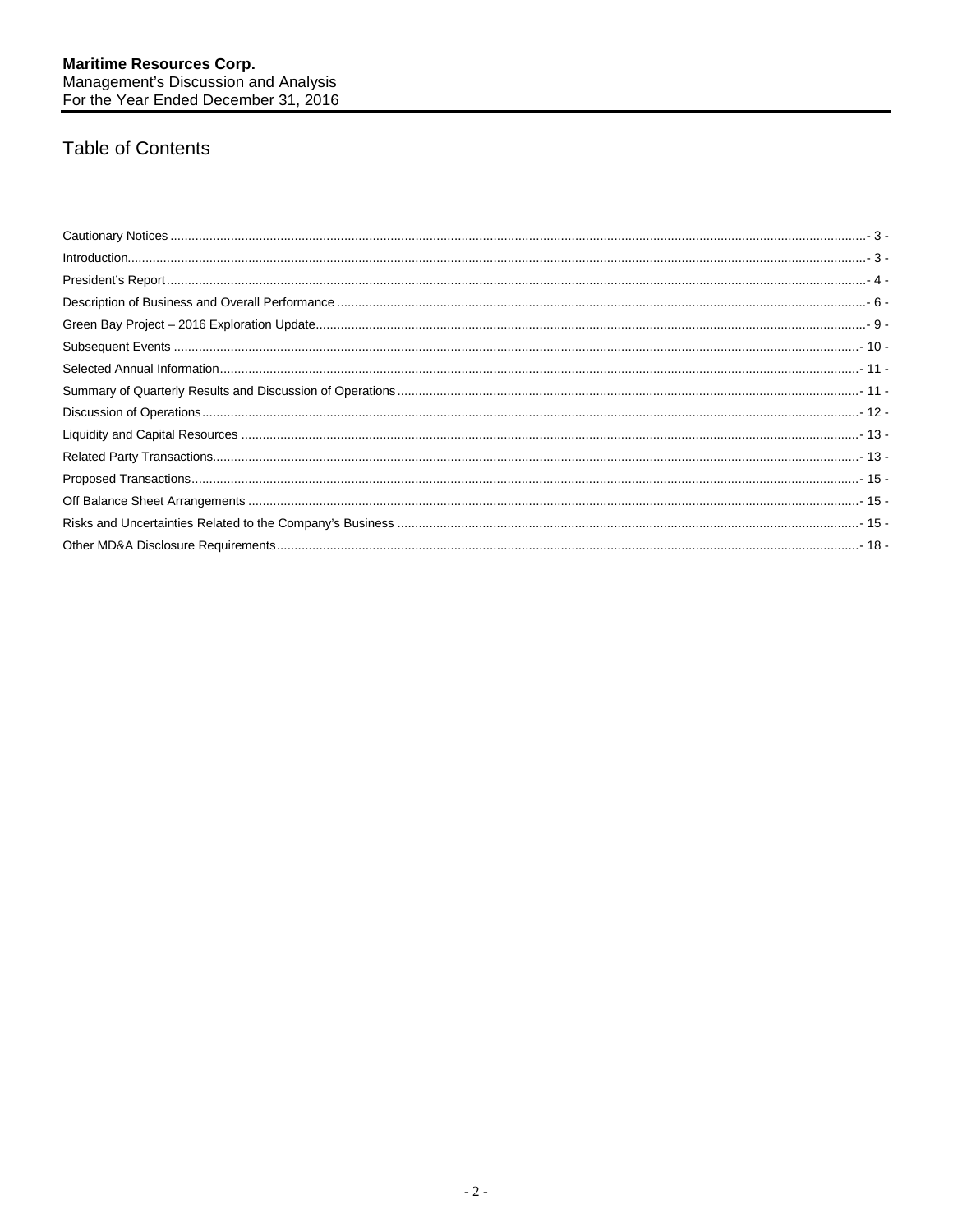## <span id="page-2-0"></span>**Cautionary Notices**

*The Company's financial statements for the year ended December 31, 2016, and this accompanying Management's Discussion and Analysis ("MD&A") contain statements that constitute "forward-looking statements" within the meaning of National Instrument 51-102, Continuous Disclosure Obligations of the Canadian Securities Administrators. Forward-looking statements often, but not always, are identified by the use of words such as "seek", "anticipate", "believe", "plan", "estimate", "expect", "targeting" and "intend" and statements that an event or result "may", "will", "should", "could", or "might" occur or be achieved and other similar expressions. Forward-looking statements in this MD&A include statements regarding the*  Company's future exploration plans and expenditures, the satisfaction of rights and performance of obligations under agreements to which the Company is a part, the ability of the Company to hire and retain employees and consultants and *estimated administrative assessment and other expenses. The forward-looking statements that are contained in this MD&A involve a number of risks and uncertainties. As a consequence, actual results might differ materially from results forecast or suggested in these forward-looking statements. Some of these risks and uncertainties are identified under the heading "Risks and Uncertainties Related to the Company's Business" in this MD&A. Additional information regarding these factors and other important factors that could cause results to differ materially may be referred to as part of particular forwardlooking statements. The forward-looking statements are qualified in their entirety by reference to the important factors discussed under the heading "Risks and Uncertainties Related to the Company's Business" and to those that may be discussed as part of particular forward-looking statements. Forward-looking statements involve known and unknown risks, uncertainties, assumptions and other factors that may cause the actual results, performance or achievements of the Company to be materially different from any future results, performance or achievements expressed or implied by the forward-looking statements. Factors that could cause the actual results to differ include market prices, exploration success, continued availability of capital and financing, inability to obtain required regulatory approvals, title to properties, and general market conditions. These statements are based on a number of assumptions, including assumptions regarding general market conditions, the timing and receipt of regulatory approvals, the ability of the Company and other relevant parties to satisfy regulatory requirements, the availability of financing for proposed transactions and programs on reasonable terms and the ability of third-party service providers to deliver services in a timely manner. Forward-looking statements contained herein are made as of the date of this MD&A and the Company disclaims any obligation to update any forward-looking statements, whether as a result of new information, future events or results or otherwise. There can be no assurance that forward-looking statements will prove to be accurate, as actual results and future events could differ materially from those anticipated in such statements. Accordingly, readers should not place undue reliance on forward-looking statements.*

#### <span id="page-2-1"></span>**Introduction**

The management's discussion and analysis ("MD&A" or "Report") of Maritime Resources Corp. (the "Company" or "Maritime") has been prepared by management in accordance with the requirements under National Instrument 51-102 as at April 21, 2017 (the "Report Date"), and provides comparative analysis of the Company's financial results for the year ended December 31, 2016. The following information should be read in conjunction with the Company's audited financial statements for the year ended December 31, 2016 together with the notes thereto (collectively, the "Financial Statements"). Unless otherwise indicated, all dollar amounts in this document are in Canadian dollars.

The Financial Statements, together with this MD&A, are intended to provide investors with a reasonable basis for assessing the financial performance of the Company as well as potential future performance, and are not necessarily indicative of the results that may be expected in future periods. The information in the MD&A may contain forward-looking statements, and the Company cautions investors that any forward looking statements by the Company are not guarantees of future performance, as they are subject to significant risks and uncertainties that may cause projected results or events to differ materially from actual results or events. Please refer to the risks and cautionary notices of this MD&A. Additional information relating to the Company may be found on SEDAR at *[www.sedar.com](http://www.sedar.com/)*.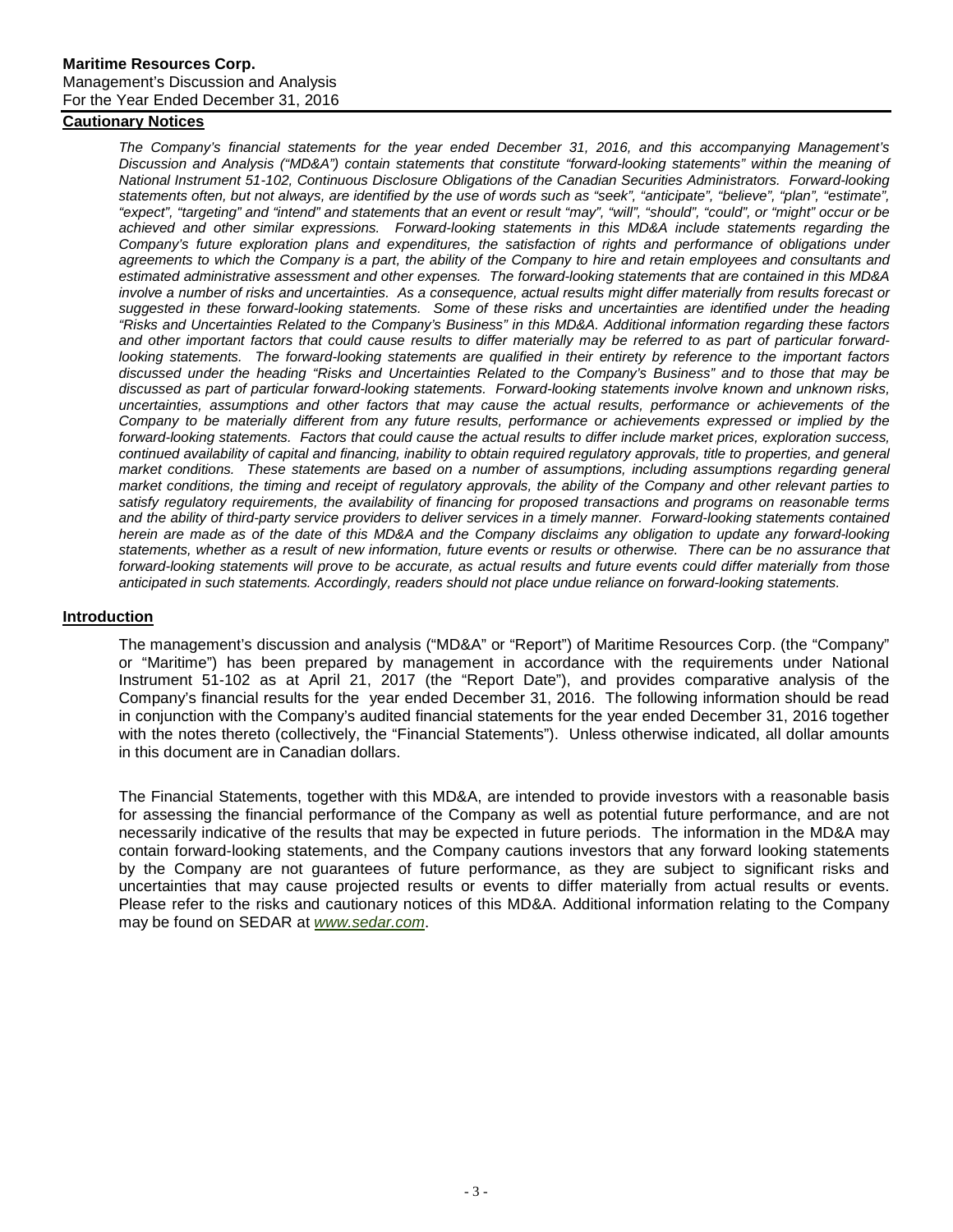## <span id="page-3-0"></span>**President's Report**

2016 was a significant year for Maritime despite continued volatility and prolonged soft market conditions. During the year the Company raised total net proceeds of \$2.9 million through various financings, as it continued to focus its attention on its 100% owned Green Bay project including the Hammerdown, Rumbullion and Orion gold deposits. The Company's objective was to determine the economic viability of a new gold mine on the Green Bay Property. Mid-year the Company enlisted the services of WSP Canada Inc. ("WSP"), in conjunction with a strategic alliance with Rambler Metals and Mining Canada Limited ("Rambler"), to complete a pre-feasibilty study ("PFS") on the economic potential of reopening the past producing Hammerdown gold mine.

The PFS was completed in March 2017, returning an IRR of 46.8% and an NPV (8%) of \$71.5 million, at a capacity of approximately 400 metric tons per day ('mtpd') over a five-year life of mine. In addition to Rambler's assistance, who owns the milling facility where Hammerdown ore was processed in the past, the Company retained the services of Mr. Andrew Pooler as the Company's Chief Operating Officer ("COO"), to oversee the PFS and permitting required to support the reactivation of the Hammerdown mine. Stantec Consulting Ltd. ("Stantec") was contracted to guide the Company through the permitting process while WSP engineered the estimate for development and eventual operations at Hammerdown.

Completing these projects was a significant milestone for the Company. During 2017 we will continue our efforts to permitting at the Green Bay project, while reviewing options to further advance and potentially fund the reopening of Hammerdown. Rambler's presence and operational expertise in Newfoundland continue to provide strong support to Maritime as the Hammerdown project advances.

Maritime also recently concluded an option agreement to earn a 100% interest in the Whisker property, located only 10 km from Hammerdown. New discoveries of significance at the Whisker property could allow for further expansion of a potentially new Newfoundland based gold operator and developer.

On behalf of the members of the Board of your Company, we take this opportunity to thank the shareholders for their continued support, and we look forward to providing updates on a regular basis as the Green Bay Project continues to progress.

*Doug Fulcher President and CEO*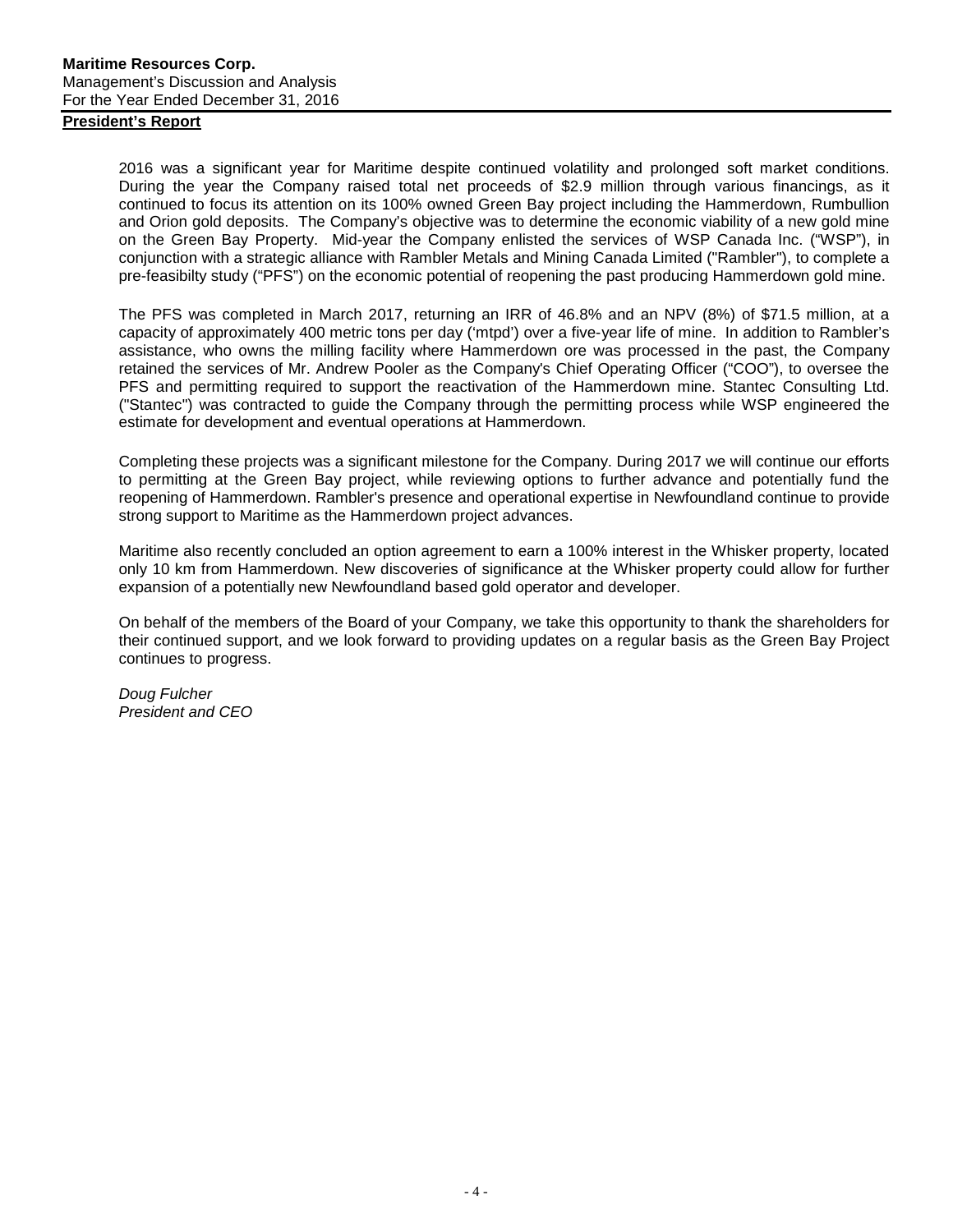## **HEAD OFFICE**

Maritime Resources Corp. Suite 615 – 800 West Pender Street Vancouver, BC V6C 2V6

## **OFFICERS & DIRECTORS**

Douglas Fulcher Director, President and Chief Executive Officer

David J. McCue, LL.B. Director and Chairman

Andrew Pooler Chief Operating Officer and Director

Jeannine P.M. Webb, CPA (CGA) Chief Financial Officer

Jacqueline Collins Corporate Secretary

Bernard H. Kahlert, P.Eng. V-P, Exploration

Allan W. Williams **Director** 

Maynard E. Brown, LL.B. **Director** 

Peter Mercer **Director** 

## **LISTING**

TSX Venture Exchange: MAE

## **REGISTRAR & TRUST AGENT**

Computershare Trust Company of Canada 510 Burrard Street, 3<sup>rd</sup> Floor Vancouver, BC V6C 3B9

## **AUDITOR**

Davidson & Company LLP, Chartered Professional **Accountants** 1200 - 609 Granville Street P.O. Box 10372, Pacific Centre Vancouver, British Columbia V7Y 1G6

## **LEGAL COUNSEL**

Salley Bowes Harwardt Law Corp. Suite 1750 – 1185 West Georgia Street Vancouver, BC V6E 4E6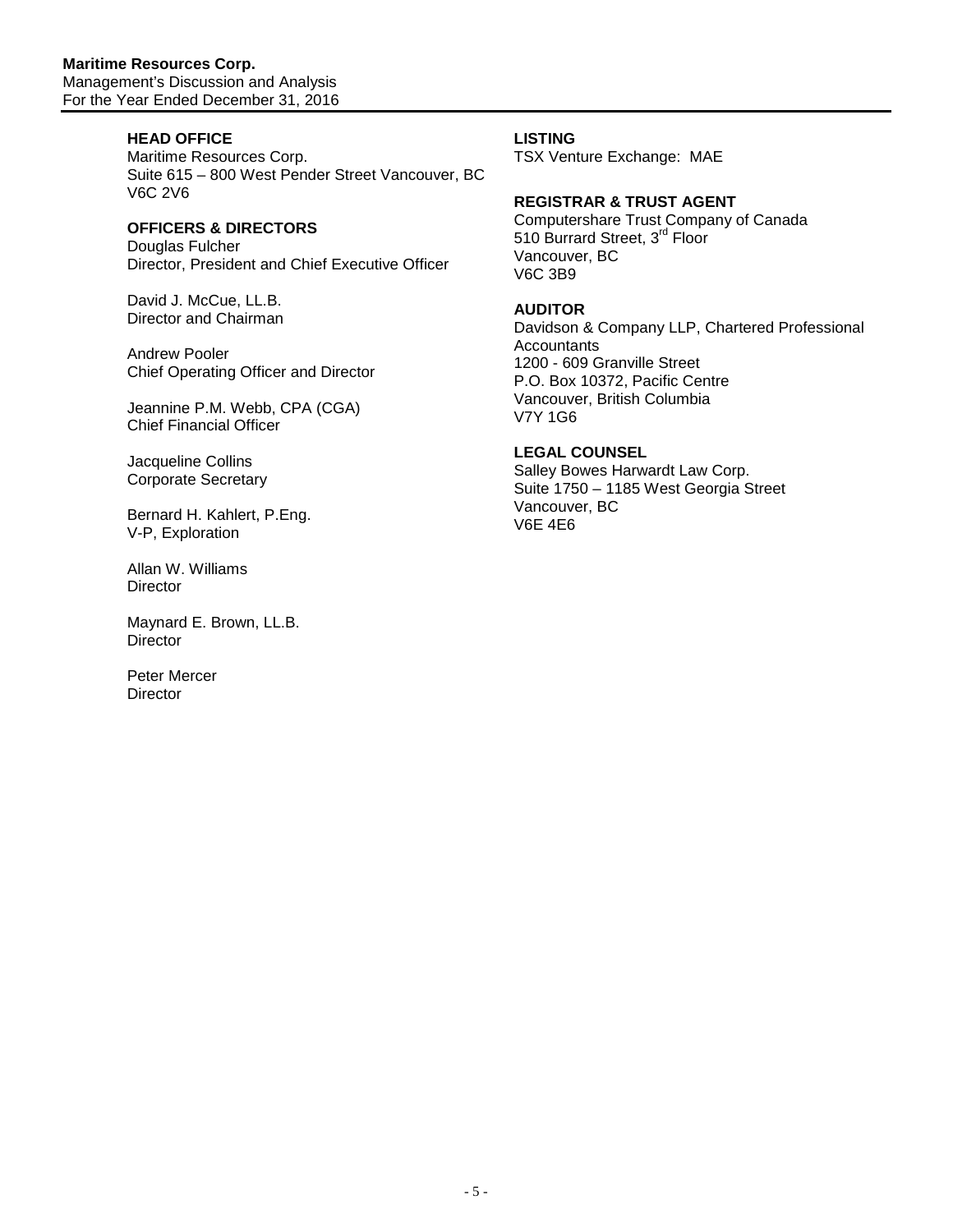## <span id="page-5-0"></span>**Description of Business and Overall Performance**

The Company is a gold and base metals exploration company with a focus on Canadian mining opportunities with advanced exploration assets in Newfoundland and Labrador, Canada. The Company is a reporting issuer in British Columbia and Alberta, and trades on the TSX Venture Exchange under the symbol MAE.

Maritime holds 100% of the Green Bay Property, located near Springdale, Newfoundland and Labrador. The property hosts the past producing Hammerdown gold mine and the Orion gold deposit separated by a 1.5 km distance, as well as the Lochinvar base metals/precious metals deposit.

The Hammerdown gold deposit was successfully mined by Richmont Mines between 2000 and 2004 while gold prices averaged \$325/oz. During its operation, a total of 291,400 tonnes of ore were mined and milled, at an average grade of 15.83 g/t Au, recovering a total of 143,000 ounces of gold at an 8 g/t cut-off. All of the ore was processed at the Nugget Pond mill, now owned and operated by Rambler Metals and Mining Canada Limited, with an average gold recovery of 97.1%. Mining terminated in 2004 due to low gold prices with extensive gold mineralization remaining, although uneconomic at that time.

The Orion gold deposit consists of two main vein systems, both of which are open along strike, and down plunge to the northeast.

With the positive PFS the Company is looking forward to an aggressive work program for 2017 with plans to advance the Hammerdown gold mine to a final production decision.

The work program will begin by opening the underground portal to the historic Hammerdown mine. Once the Portal has been open a full assessment will be initiated to determine the work required to rehabilitate the underground workings. During this time project permitting will continue with the goal to complete an Environmental Assessment registration prior to year end.

A surface drill program is also being planned to target the Rumbullion gold vein extension to the north-east. In addition drill testing a portion of the inferred resource that exists within the PFS mine plan area is planned.

These are just some of the activities that are ongoing and to be executed over the coming months. The Company's management and engineering team will continue its focus on the opportunities that are outlined in the PFS with a goal to further enhance the project with CAPEX and scheduling reductions.

On completion of the planned programs the Company intends to aggressively seek potential funding partners to bring Hammerdown to production.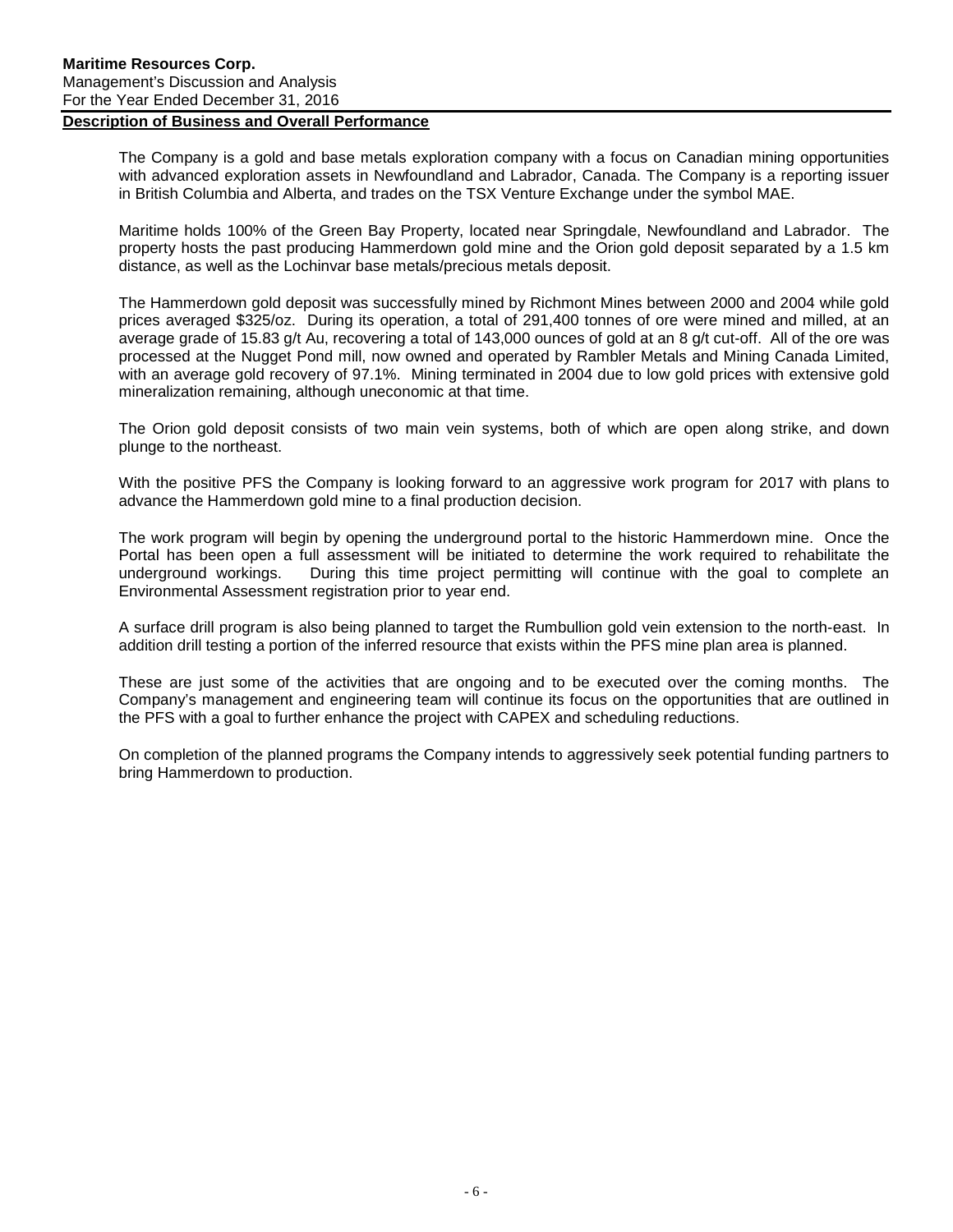## Highlights for the year ended December 31, 2016

### *During the year: Securities issued*

During the year ended December 31, 2016, the Company issued securities for cash totalling \$3.4 million, the details of which follow:

|                                | Offering #1       | Offering #2    | Offering #3   | Total         |
|--------------------------------|-------------------|----------------|---------------|---------------|
| <b>Closing Date</b>            | February 12, 2016 | April 22, 2016 | July 20, 2016 |               |
| Offerings:                     |                   |                |               |               |
| <b>Gross Proceeds Received</b> | \$182,000         | \$737,800      | \$2,310,000   | \$3,229,800   |
| <b>Equity Unit Price</b>       | \$0.14            | \$0.14         | \$0.14        |               |
| <b>Shares Issued</b>           | 1,300,000         | 5,270,000      | 16,500,000    | 23,070,000    |
| <b>Warrants Issued</b>         | 650,000           | 2,635,000      | 8,249,998     | 11,534,998    |
| <b>Warrant Exercise Price</b>  | \$0.20            | \$0.20         | \$0.20        |               |
| <b>Warrant Expiry Date</b>     | February 12, 2019 | April 22, 2019 | July 20, 2019 |               |
| <b>Royalty Units:</b>          |                   |                |               |               |
| <b>Gross Proceeds Received</b> | \$<br>13,000      | \$<br>52,700   | \$<br>145,000 | 210,700<br>\$ |
| <b>Royalty Unit Price</b>      | \$0.01            | \$0.01         | \$0.01        |               |
| <b>Royalty Units Issued</b>    | 1,300,000         | 5,270,000      | 14,500,000    | 21,070,000    |
| <b>Finders' Fees</b>           |                   |                |               |               |
| Cash                           | \$16,350          | \$58,481       | \$247,916     | \$322,747     |
| <b>Finders' Warrants</b>       | 97,500            | 382,875        | 1,190,700     | 1,671,075     |
| <b>Exercise Price</b>          | \$0.20            | \$0.20         | \$0.20        |               |
| <b>Expiry Date</b>             | February 12, 2019 | April 22, 2019 | July 20, 2019 |               |

*April 7, 2016: Option and Share Purchase Agreement with Commander*

On February 12, 2015, as amended April 6, 2016, Commander Resources Ltd. ("Commander") and Maritime entered into an option and shares purchase agreement (the "Option and Share Purchase Agreement") pursuant to which Maritime, or its nominees (the "Maritime Group"), has the option to purchase, in stages, a total of 10,000,000 of the 11,440,000 common shares of Maritime owned by Commander; should Maritime elect to acquire any of the shares, that acquisition will be subject to regulatory approval. Maritime and Commander also entered into a voting trust agreement (the "Voting Trust Agreement"), whereby Commander will vote its remaining shares with management of the Company for the duration of the Option and Share Purchase Agreement. Any shares not purchased pursuant to the terms of the Option and Share Purchase Agreement, as amended, will automatically be released from the provisions of the Voting Trust Agreement.

Pursuant to the amended Option and Share Purchase Agreement, Maritime will identify third parties to purchase shares as follows:

- Tranche 1: 2,000,000 shares at a price of \$0.18 per share on or before February 28, 2015 (completed).
- Tranche 2: 2,000,000 shares at a price of \$0.14 per share; 1,000,000 on or before April 30, 2016 (completed) and 1,000,000 on or before August 31, 2016 (completed by the Company included in treasury shares).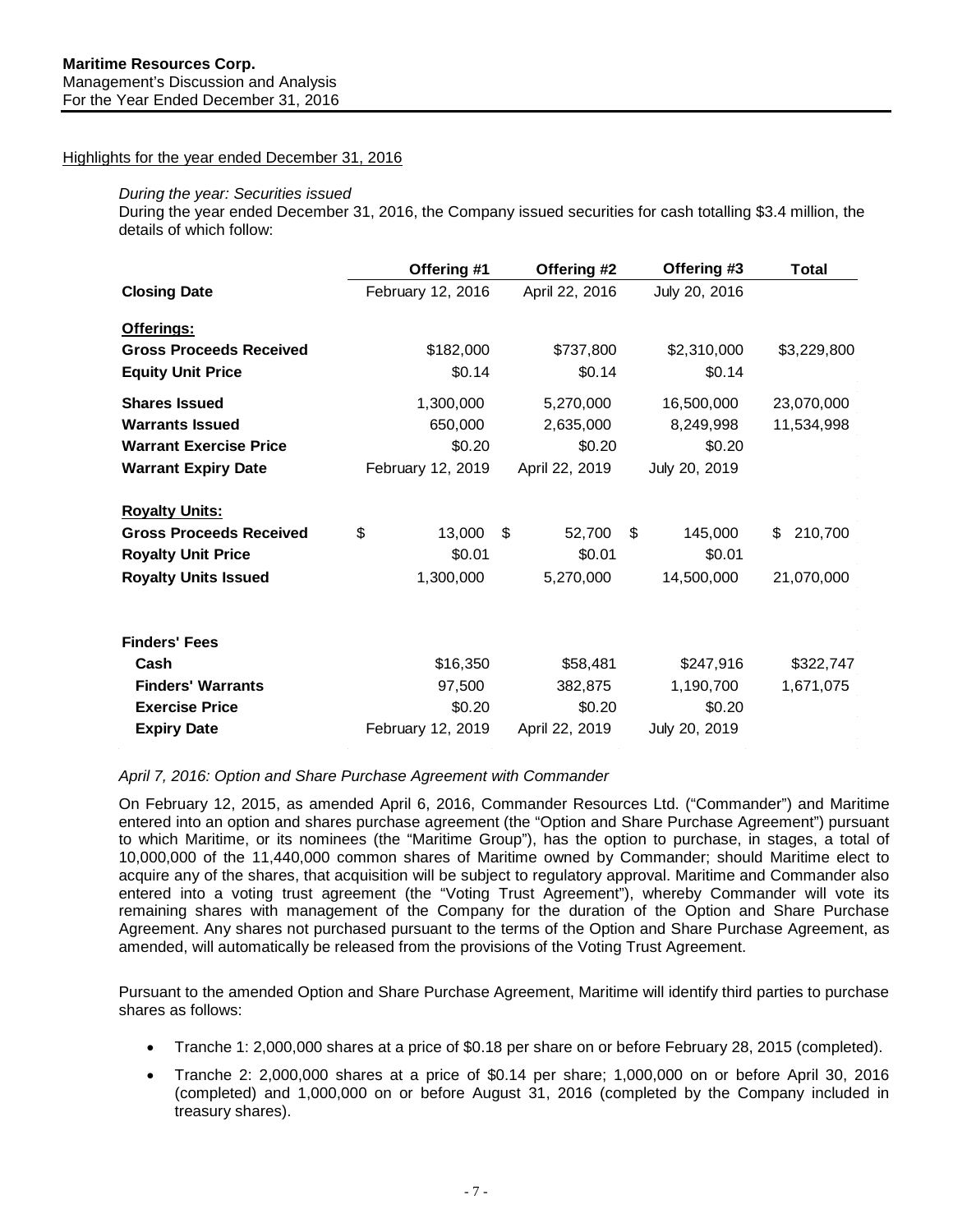- Tranche 3: Up to 2,000,000 shares @ \$0.21 per share on or before August 31, 2016 (500,000 purchased by the Company – included in treasury shares  $(2)$ ).
- Tranche 4: Up to 2,000,000 shares, plus any carry forward shares  $(2)$ , at a price of \$0.25 per share  $(1)$ between August 31, 2016 and February 28, 2017. Tranche has not yet been completed and therefore 3,500,000 shares (2,000,000 Tranche 4 shares and 1,500,000 Tranche 3 carry forward shares) are no longer subject to the Option and Share Purchase Agreement.<sup>(3)</sup>
- Tranche 5: Up to 2,000,000 at a price of \$0.30<sup>(1)</sup> between February 28, 2017 and August 31, 2017.<sup>(3)</sup>
	- (1) Prices are subject to price fluctuation, being the greater of the option price and 85% of the volume weighted average price of the common shares for the 10 trading days prior to the applicable option exercise date.
	- (2) Any shares not purchased in a particular tranche are carried forward to the next tranche, under the terms of the new tranche, subject to a minimum of 500,000 shares were repurchased in original tranche. Carry forward can only occur once per option.
	- (3) The Company is in negotiation with Commander to extend the terms of the Option and Share Purchase Agreement.

On August 31, 2016, the Company completed the purchase of a total of 1,500,000 shares at a total cost of \$245,000 (1,000,000 shares at \$0.14 per share; 500,000 shares at \$0.21per share).

## *May 16, 2016: [Maritime Engages WSP Canada Inc. to Complete Prefeasibility Study](http://www.maritimeresourcescorp.com/s/newsreleases.asp?ReportID=749029)*

On May 16, 2016, the Company announced that a Prefeasibility Study ("PFS") has been initiated on the Company's Hammerdown, Rumbullion and Orion gold deposits that forms the basis of the Green Bay Property resource portfolio located in Newfoundland and Labrador, Canada. The PFS will be conducted on the NI 43-101 mineral resource estimate completed in May 2013 that contained a mineral resource estimate in excess of 425,000 ounces of gold in the Measured and Indicated categories and in excess of 660,000 ounces in the Inferred category, both at a 3 g/t cut-off grade. The estimate was compiled by Tetra Tech of Ontario.The resource is shown in various cut off grades in the table. Maritime has engaged independent third party engineering firm WSP Canada Inc. ("WSP") to complete the PFS and evaluate the mining potential of the past producing Hammerdown deposit". Subsequently, it was decided to defer the Orion resources for further consideration.

## *Aug 17, 2016: [Maritime Engages Stantec to Begin Permitting on the Hammerdown Project](http://www.maritimeresourcescorp.com/s/newsreleases.asp?ReportID=760614)*

The Company engaged independent Stantec Consulting Ltd. ("Stantec") to initiate the permitting process on Hammerdown, Rumbullion and Orion gold deposits located on the Company's Green Bay Property. As the Hammerdown mine recently closed in 2004, this is considered as a Brownfield status project with minimal environmental impact.

## *Aug 10, 2016: [Maritime Announces the Appointment of Andrew Pooler as Chief Operating Officer](http://www.maritimeresourcescorp.com/s/newsreleases.asp?ReportID=759883)*

Mr. Andrew Pooler holds a Bachelor of Science degree in Mining Engineering from the University of Idaho and has more than 30 years of experience as a mining engineer and operations executive. His most recent role was Chief Operating Officer of Esperanza Resources Corp. Mr. Pooler spent five years with Abacus Mining and Exploration Corp. as the Chief Operating Officer, where he had a key role in the advancement and sale of the Ajax copper project. He also spent five years as Senior Vice President, Mine Operations, for Pan American Silver Corporation with six operating mines and six years as Vice President of Operations for AMAX Gold Inc. with seven operating mines.

### *May 09, 2016: [Maritime and Rambler Sign Engineering and Evaluation Agreement to Determine the Viability of](http://www.maritimeresourcescorp.com/s/newsreleases.asp?ReportID=748245)  [Restarting the Past Producing Hammerdown Mine](http://www.maritimeresourcescorp.com/s/newsreleases.asp?ReportID=748245)*

Pursuant to the Letter of Intent ("LOI") entered into with Rambler Metals and Mining Canada Limited on November 17, 2014, the Company is working with Rambler Canada Limited ("Rambler")to conduct prefeasibility engineering and evaluation ('PFS') on the Hammerdown project. On May 9, 2016 the Company announced that it had entered into an Engineering, Evaluation and Services Agreement ("Agreement") with Rambler to evaluate the economic potential of re-opening the past producing Hammerdown gold mine.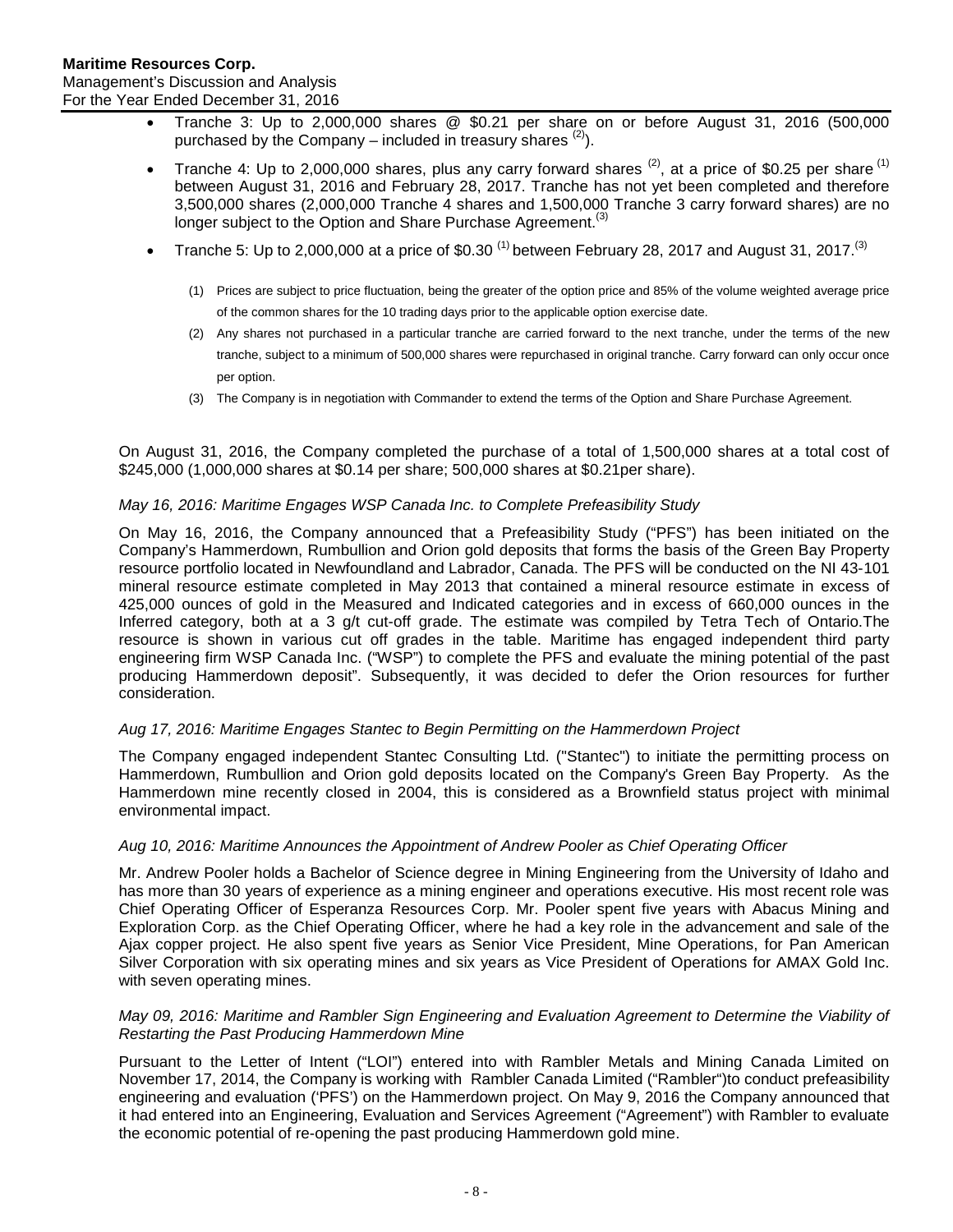## <span id="page-8-0"></span>**Green Bay Project – 2016 Exploration Update**

Maritime's Green Bay property in central Newfoundland and Labrador hosts the Company's gold and base metal deposits. The recently closed (2004) Hammerdown Mine includes the adjacent Rumbullion and Muddy Shag Gold deposits. The Orion Gold deposit is situated 1.5 kilometres to the Southwest and the Lochinvar base-precious metal deposit is located 1 kilometre East of Hammerdown. Maritime has been reviewing the setting of the gold deposits in the Hammerdown area and has commenced an exploration program to expand the gold trend adjacent to the known gold zones, as noted below. Detailed lines were cut and a High frequency EM completed to the east of the Rumbullion Deposit. A Large Loop, high powered EM survey was completed over the property between Hammerdown and Orion deposits to search for the deep Hammerdown offset mineralization and the extension of the Orion gold deposits.

During the first half of 2016, several initiatives were commenced at Green Bay. To allow site studies, a new mining lease is required. A legal surveyor was contracted to survey the proposed site and an application was then filed with the Provincial Department of Natural Resources. Consulting company, Stantec, was contracted to undertake water and air quality measurements and complete fish and wildlife studies to allow application for environmental permits for mine planning. Permitting to reopen the Hammerdown portal for bulk sampling and related underground work was also initiated.

New annual work permits were applied for and granted. A 2016 Junior Exploration Assistance ("JEA") grant for exploration support was also applied for and granted. It is possible for the Company to recover up to \$150,000 in 2016 exploration expenditures, if over \$300,000 is expended. A new exploration program to cover assessment requirements of close to \$100,000 was also completed in late summer of 2016.

Expenditures incurred on the Green Bay property during the year ended December 31, 2016follow:

|                                      | December 31, 2016 |
|--------------------------------------|-------------------|
| Balance at the beginning of the year | \$<br>4,924,533   |
| Exploration costs:                   |                   |
| Drilling                             | 4,875             |
| Geology and report writing           | 562,135           |
| Geochemistry                         | 69,788            |
| Property                             | 95,124            |
| Geophysics                           | 162,562           |
| Other                                | 7,348             |
|                                      | 901,832           |
| Less:                                |                   |
| Recoveries & Grants                  |                   |
| Net additions                        | 901,832           |
| Balance at the end of the year       | 5.826,365         |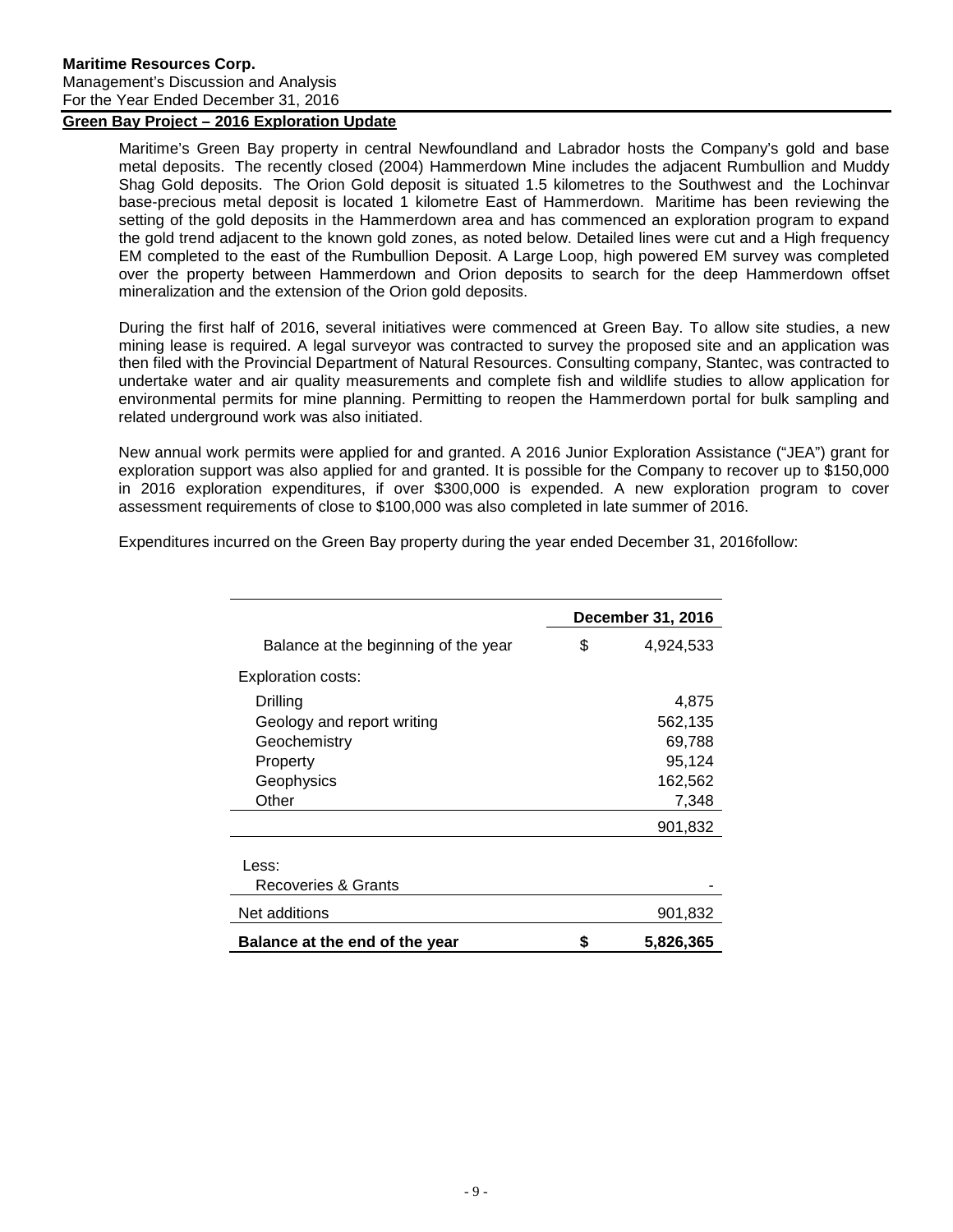## **Qualified Person**

Mr. Bernard Kahlert, P.Eng. is the qualified person under National Instrument 43-101, responsible for the technical information presented in this MD&A and the supervision of work done in association with the exploration and development programs in respect of the Company's exploration properties.

### <span id="page-9-0"></span>**Subsequent Events**

### *Aug 17, 2016: Whisker Property*

On February 27, 2017, the Company entered into agreement (the "Agreement") to acquire a 100% interest in the Whisker Property (the Property"), located in Newfoundland, in consideration for the following:

|                                  | Cash payments | Shares in the capital of<br>the Company | Minimum exploration<br>expenditures on the<br>Property |
|----------------------------------|---------------|-----------------------------------------|--------------------------------------------------------|
|                                  | (\$)          | (#)                                     | (\$)                                                   |
| Upon entering into the Agreement | 25,000 (paid) | 100,000 (issued)                        | Nil                                                    |
| Year 1 anniversary               | 20,000        | 150,000                                 | 100,000                                                |
| Year 2 anniversary               | 30,000        | 200,000                                 | 250,000                                                |
| Year 3 anniversary               | 50,000        | 250,000                                 | 300,000                                                |
| Year 4 anniversary               | 75,000        | 300,000                                 | 500,000                                                |
| Year 5 anniversary               | 100.000       | 500,000                                 | 500,000                                                |
|                                  |               |                                         |                                                        |

The Agreement is subject to a 2.5% NSR, of which the Company can purchase 1% for \$1,000,000 until the second anniversary of production. The Agreement received regulatory approval on March 22, 2017.

## *March 2, 2017: PFS received*

In March, 2017, the PFS aimed to reopen Hammerdown was received. The study was completed by WSP Canada Inc. ("WSP"), with the mandate to evaluate the potential of bringing the past producing gold mine back into commercial production, and evaluated on the measured & indicated NI43-101 mineral resource estimate for the past producing Hammerdown. The PFS was successful in demonstrating a viable mining operation with low upfront capital and short time line to the start of gold production. The PFS shows an IRR of 46.8% and an NPV (8%) of \$71.5 million, at a capacity of approximately 400 metric tons per day ('mtpd') over a five-year mine life. The engineering design optimizes a small foot print within the historical mine area as well as utilizing some of the existing underground infrastructure where possible. (See the Company's news release of March 2, 2017 with notice of SEDAR report filing on April 13, 2017).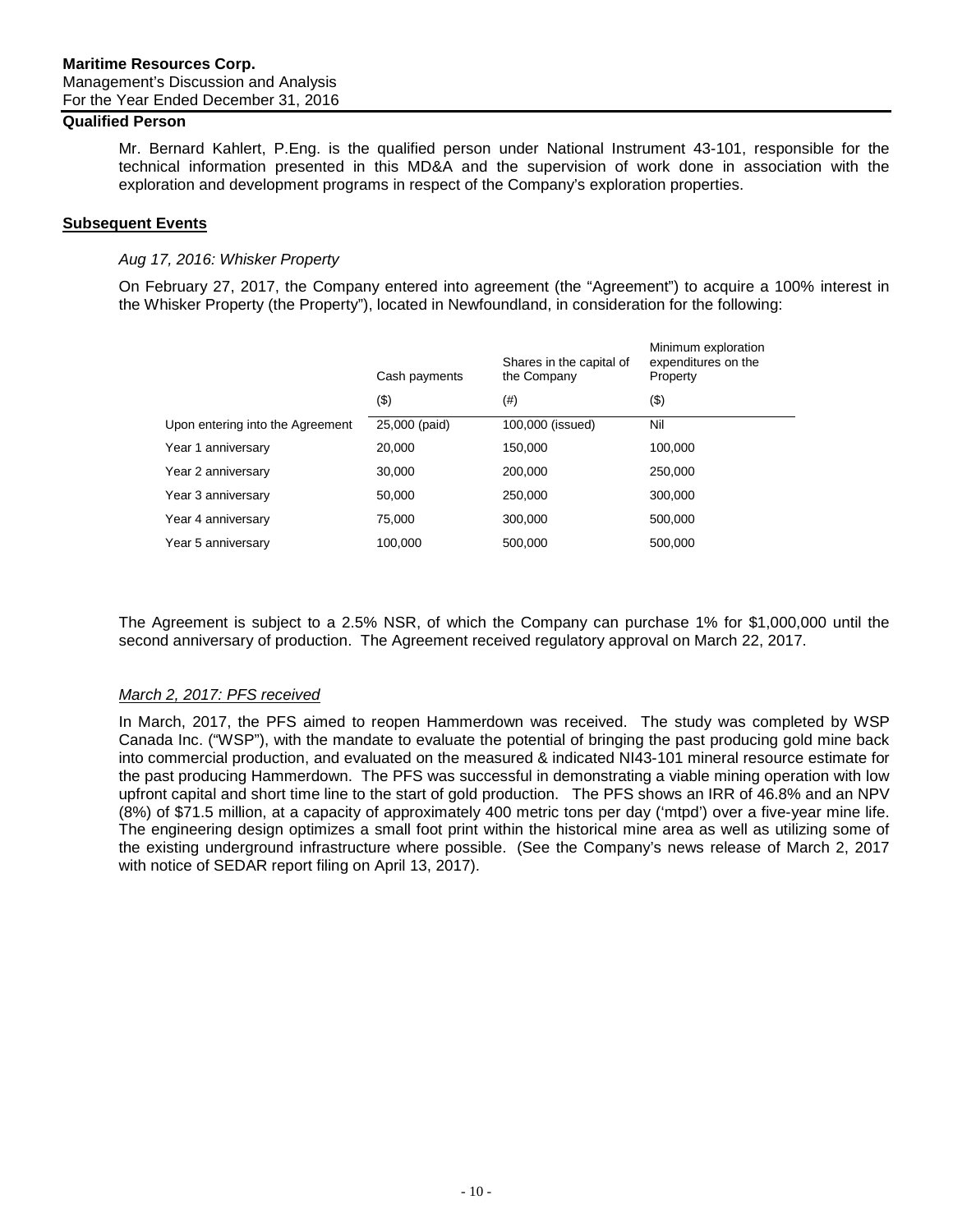## **Maritime Resources Corp.**

Management's Discussion and Analysis

## For the Year Ended December 31, 2016

## <span id="page-10-0"></span>**Selected Annual Information**

|                                                                             | <b>Year Ended</b><br>December 31,<br>2016     | <b>Year Ended</b><br>December 31,<br>2015 | <b>Year Ended</b><br>December 31,<br>2014 |
|-----------------------------------------------------------------------------|-----------------------------------------------|-------------------------------------------|-------------------------------------------|
| Total revenues<br>Financing expense                                         | \$Nil                                         | \$Nil                                     | \$Nil                                     |
| Loss before deferred tax recovery                                           | \$25,304                                      | \$67,130                                  | \$11,665                                  |
|                                                                             | \$1,387,634                                   | \$677,075                                 | \$568,909                                 |
| Deferred tax recovery - flow-<br>through<br>Loss and comprehensive loss for | $\frac{1}{2}$ -                               | \$                                        | \$(14,350)                                |
| the year                                                                    | \$1,387,634                                   | \$677,075                                 | \$54,559                                  |
| Basic and diluted loss per share                                            | \$(0.029)                                     | \$(0.019)                                 | \$(0.016)                                 |
| Total assets<br>Total long-term liabilities                                 | \$6,479,559<br>\$<br>$\overline{\phantom{a}}$ | 4,933,690                                 | \$4,973,524                               |
| Cash dividends per share                                                    | \$Nil                                         | \$Nil                                     | \$Nil                                     |

## <span id="page-10-1"></span>**Summary of Quarterly Results and Discussion of Operations**

The selected information set out below has been gathered from the previous eight quarterly financial statements for each respective financial period and is based on IFRS and Canadian GAAP.

|                                                  | 31-Dec<br>2016 | 30-Sep<br>2016 | 30-Jun<br>2016 | 31-Mar<br>2016 | 31-Dec<br>2015 | 30-Sep<br>2015 | $30 - Jun$<br>2015 | 31-Mar<br>2015 |
|--------------------------------------------------|----------------|----------------|----------------|----------------|----------------|----------------|--------------------|----------------|
|                                                  | $($ \$)        | $($ \$)        | $($ \$)        | $($ \$)        | $($ \$)        | $($ \$)        | $($ \$)            | $($ \$)        |
| <b>Exploration and</b><br>evaluation assets      | 5,826,365      | 5,303,921      | 5,064,295      | 4,991,773      | 4,924,533      | 4,893,179      | 4,878,826          | 4,860,054      |
| <b>Financing expense</b>                         | (5,872)        | 13,934         | 8,392          | 8,850          | 19,133         | 16,174         | 15,999             | 15,824         |
| G&A (incl. share<br>based                        |                |                |                |                |                |                |                    |                |
| compensation)                                    | 69,857         | 918,553        | 274,763        | 124,977        | 306,808        | 146,410        | 88,687             | 135,170        |
| Share-based<br>payments                          | (164, 941)     | 438,438        | 1,264          | 1,212          | 158,761        |                | 130                | 27,032         |
| Adjusted G&A (net<br>of share based<br>payments) | (95,084)       | 480,115        | 273,499        | 123,765        | 148,047        | 146,410        | 88,557             | 107,138        |
| Other<br>comprehensive                           |                |                |                |                |                |                |                    |                |
| income                                           | (25,000)       | 25,000         |                |                |                |                |                    |                |
| Interest income                                  | 516            |                |                |                |                |                |                    |                |
| Loss and<br>comprehensive<br>loss                | (94, 341)      | (893, 553)     | (274, 763)     | (124, 977)     | (306, 808)     | (146, 410)     | (88, 687)          | (135, 170)     |
| Loss per share                                   |                |                |                |                |                |                |                    |                |
| -basic and diluted                               | (0.03)         | (0.02)         | (0.01)         | (0.00)         | (0.02)         | (0.00)         | (0.00)             | (0.00)         |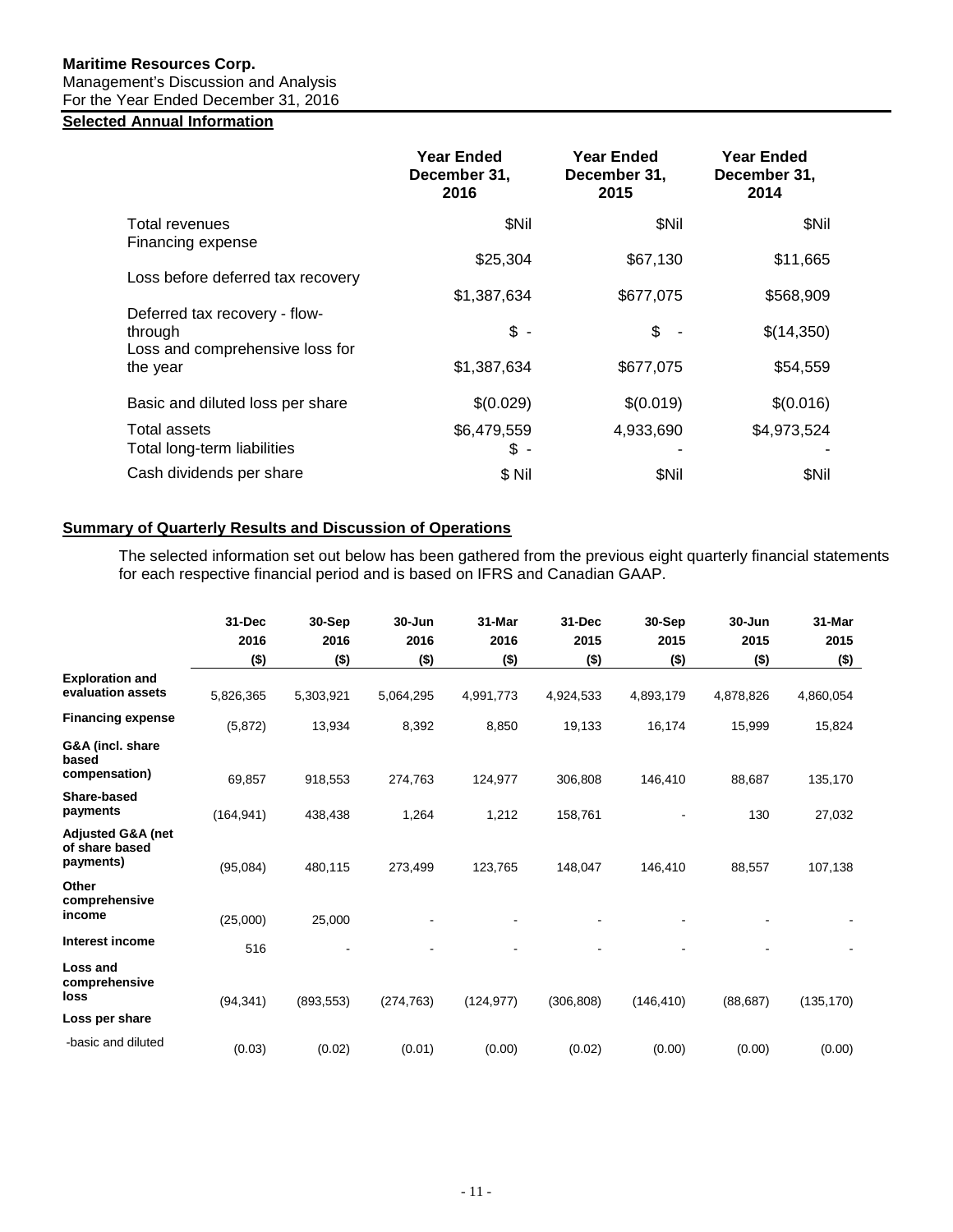## **Non-IFRS Financial Measures**

Due to the adoption of the accounting standard for share-based payments, the Company's general and administrative quarterly expenses have fluctuated significantly. The granting and vesting of stock options is at the discretion of the Board of Directors and the resulting expenses do not reflect the normal operations of the Company. The Company has included "adjusted general and administrative expenses" without the share-based payments to be more reflective of normal operations. This financial measurement does not have any standardized meaning prescribed by IFRS and may not be comparable to similar measures presented by other corporations or entities.

### <span id="page-11-0"></span>**Discussion of Operations**

### *Fourth quarter ended December 31, 2016("Q4 2016") as compared with the fourth quarter ended December 31, 2015 ("Q4 2015')*

The Company incurred total general and administrative expenses of \$69,857 during the Q4 2016 (Q4 2015: \$306,808). Included in general and administrative expenses are share-based payments, a non-cash item resulting from the application of the Black-Scholes Option Pricing Model using assumptions in respect of expected dividend yield average risk-free interest rates, expected life of the options and expected volatility

### *Year ended December 31, 2016as compared with the year ended December 31, 2015*

The Company had no revenue for the years ended December 31, 2016 and 2015. General and administrative expenses increased to \$1,388,150 (2015: \$680,940) of which \$275,973 (2015: \$185,923) pertained to non-cash share-based payments. The following are the major variances:

- Administrative expenses increased to \$328,558 (2015: \$78,236) due to the overall activity and attendant support costs, including retention of the COO, increased rent, and travel
- Consulting expenses were \$313,946 for the year (2015:\$138,600). The increase is the result of a new rate for the services of the current CEO and the consulting fees of one of the directors, both of whom previously received director fees, as well as the appointment of the COO.
- In respect of Directors' fees, effective April 1, 2015, the Company agreed to provide for directors' fees, as to \$1,500 per month for each of the 5 non-executive directors, effective April 1, 2015. On April 1, 2016, one of the non-executive directors entered into a consulting agreement with the Company, and on June 1, 2016, a second non-executive director entered into an employment agreement with the Company, for provision of their respective services. At December 31, 2016, the directors' fees totalling \$115,500 remained unpaid.
- Financing expense and interest on loans payable of \$25,304 for the year (2015: \$67,130) relate to loans and amortization of the value of bonus shares issued to lenders.
- Investor relations increased to \$331,211(2015: \$79,059) in respect of expenses pertaining to the private placements and general increased communication with shareholders and interested parties.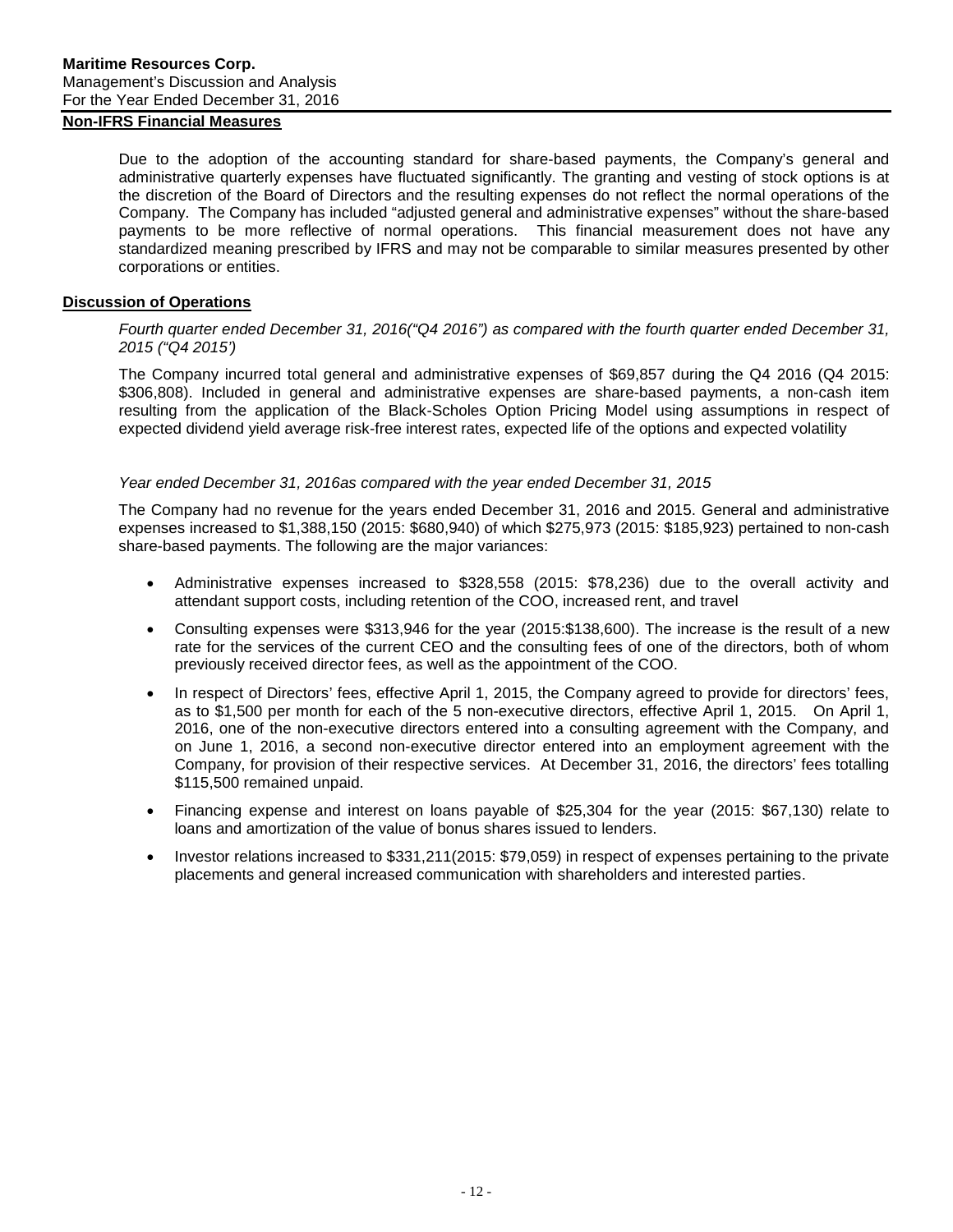For the Year Ended December 31, 2016

• Share-based payments of \$275,973 for the year (2015:\$185,923) were recognized in respect of the vesting of stock option, in relation to the following:

|                    | For the Year Ended |                          |    |                   |  |  |
|--------------------|--------------------|--------------------------|----|-------------------|--|--|
|                    |                    | <b>December 31, 2016</b> |    | December 31, 2015 |  |  |
| Accounting         | \$                 | 39,549                   | \$ | 11,678            |  |  |
| Consulting         | \$                 | 227,378                  | \$ | 157,729           |  |  |
| Investor relations |                    | 9,046                    | S  | 16,516            |  |  |
|                    |                    | 275,973                  | \$ | 185,923           |  |  |

## <span id="page-12-0"></span>**Liquidity and Capital Resources**

The financial statements are prepared on a 'going concern' basis, which contemplates that the Company will continue in operation for the foreseeable future and will be able to realize its assets and discharge its liabilities in the normal course of business. The Company's ability to continue as a going concern is dependent on its ability to raise additional funds or the attainment of profitable operations. The Company will need to raise or borrow money for exploration and administration expenditures, and to settle current liabilities, and to ensure it maintains sufficient funds to keep its claims and property agreements in good standing. Current sources of funding are undetermined and management continues to review potential financings options. Although the Company has been successful at raising funds in the past through the issuance of share capital, it is uncertain whether it will be successful or able to continue to do so in the future.

At December 31, 2016, the Company had:

- An accumulated (life to date) deficit of \$3,662,649 (December 31, 2015: \$2,341,295).
- Working capital of \$145,051(December 31, 2015: working capital deficit of \$714,209).
- Cash of \$580,510 (December 31, 2015: \$2,119).
- Accounts payable and accrued liabilities, including interest payable on loan of \$408,143(December 31, 2015: \$368,366), which are due in the short term.
- Principal on loans of \$100,000 (December 31, 2015: \$355,000).

## <span id="page-12-1"></span>**Related Party Transactions**

## *Services*

Effective July 1, 2014 the Company entered into arrangement with an administration and exploration services contractor ("AESC") in which a director is a shareholder, pursuant to which it receives office, administrative and exploration services. For the years ended December 31, 2016 and 2015, the Company was charged for exploration costs and to reimburse office and administrative costs as follows:

|                       | 2016 |        | 2015 |        |
|-----------------------|------|--------|------|--------|
| Rent                  | S    | 71,865 | \$   | 37,573 |
| Consulting            |      | ٠      |      | 7,500  |
| Geological consulting |      | ۰      |      | 30,525 |
| Office administration |      | 18,413 |      | 12,790 |
|                       | S    | 90,278 | \$   | 88,388 |

At December 31, 2016 the Company owed \$359 (2015: \$28,190) to AESC.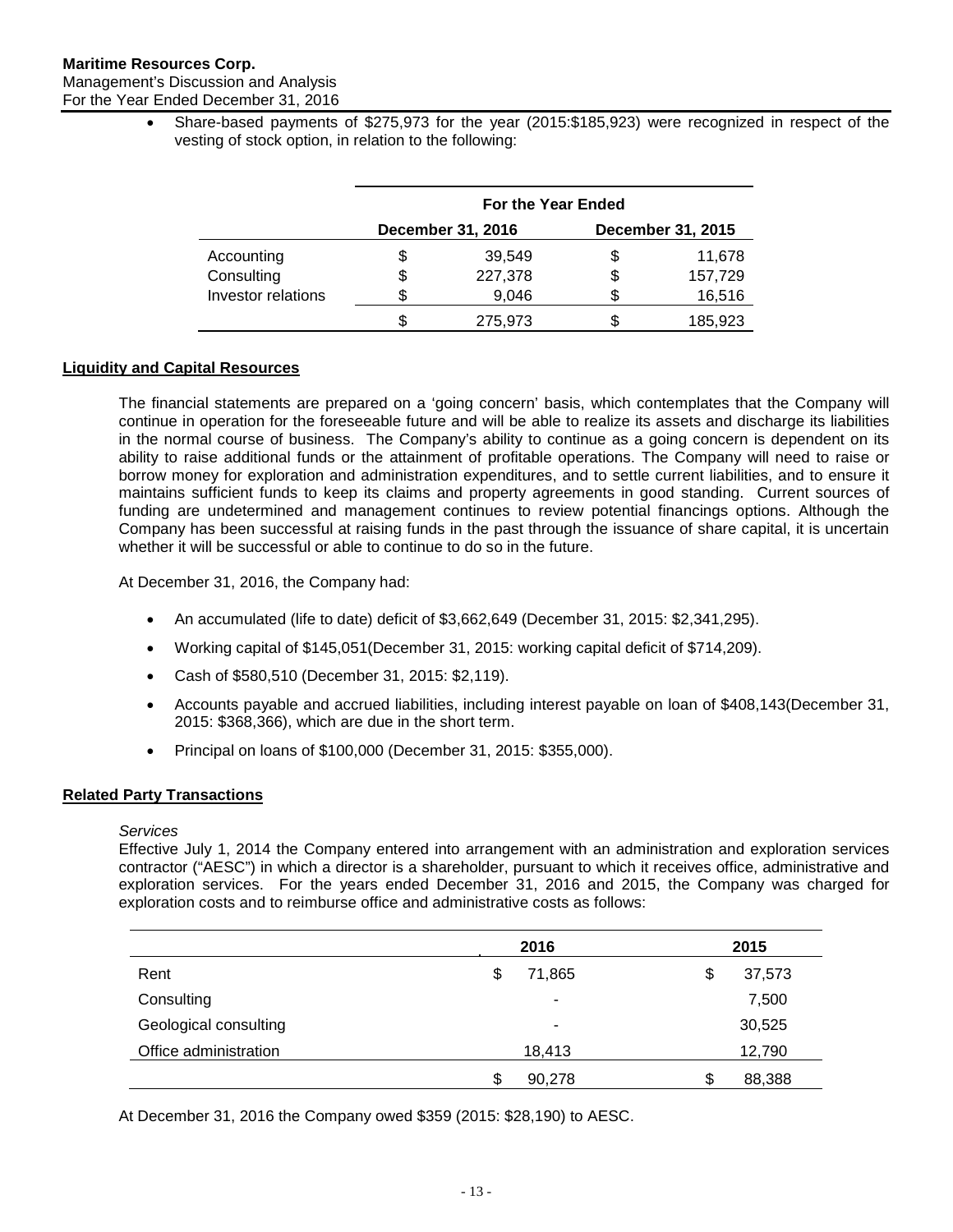## *Loans*

In respect of the 2014 Notes, the Company received total gross proceeds of \$275,000, of which \$100,000 was provided by a party related to the Company, and issued 166,666 common shares valued at \$13,865 as bonus shares to the party. During the year ended December 31, 2016, the Company repaid principal and paid interest in respect of the loans, such that at December 31, 2016, principal of \$100,000 and interest of \$20,438 was owed to the remaining related party.

|                                | Principal                | Value of<br>bonus shares bonus shares | Amortized<br>values of | Principal (net of<br>unamortized<br>value of bonus<br>shares) | <b>Accrued</b><br>interest | <b>Retired</b><br>notes plus<br>interest | Total                         |
|--------------------------------|--------------------------|---------------------------------------|------------------------|---------------------------------------------------------------|----------------------------|------------------------------------------|-------------------------------|
|                                | (\$)                     | (\$)                                  | (\$)                   | (\$)                                                          | (\$)                       | (\$)                                     | (\$)                          |
| 2014 Notes                     | (1)<br>275,000           | (41, 333)                             | 41,333                 | 275,000                                                       | 50,876                     | (205, 438)                               | 120,438                       |
| 2015 Notes #1                  | (2)<br>12,500            | ٠                                     | ٠                      | 12,500                                                        | 1,572                      | (14,072)                                 |                               |
| 2015 Notes #2<br>2015 Notes #3 | 12,500<br>30,000         | ۰                                     | ٠                      | 12,500<br>30,000                                              | 1,572<br>2,762             | (14,072)<br>(32, 762)                    | ۰<br>$\overline{\phantom{a}}$ |
| 2015 Notes #4                  | (4)<br>25,000<br>355,000 | ٠<br>(41, 333)                        | ٠<br>41,333            | 25,000<br>355,000                                             | 1,315<br>58,097            | (26, 315)<br>(292,659)                   | ۰<br>120,438 (3)              |

(1) \$125,000 provided by parties related to the company

(2) \$12,500 provided by parties related to the company

(3) Balance comprised of principal \$100,000 and interest of \$20,438 owing to parties related to the Company

(4) \$25,000 provided by parties related to the company

#### **Compensation of Key Management Personnel**

Key management personnel consists of Douglas Fulcher (CEO and President and a Director of the Company), Jeannine Webb (CFO), Bernard Kahlert (VP, Exploration), Janice Davies (Corporate Secretary until October 31, 2016), Jacqueline Collins (Corporate Secretary effective November 1, 2016), Andrew Pooler (Chief Operating Officer effective June 1, 2016), Allan Williams (Consultant) and the non-executive Directors of the Company (Maynard Brown, David McCue and Peter Mercer).

| Consulting            | Digga Holdings, a company owned by Douglas Fulcher, CEO                                                           |
|-----------------------|-------------------------------------------------------------------------------------------------------------------|
|                       | Neon Rainbow Holdings Ltd., a company owned by Allan Williams, Director                                           |
|                       | J Collins Consulting, a company owned by Jacqueline Collins, Corporate Secretary                                  |
|                       | JD Consulting Ltd., a company owned by Janice Davies, Corporate Secretary                                         |
|                       | Venturex Consulting, a company owned by Jeannine Webb, CFO                                                        |
|                       | Pamicon Developments, a company in which Douglas Fulcher, CEO and President, and<br>a director, is a shareholder. |
|                       | Andrew Pooler, Director and Chief Operating Officer                                                               |
| Geological consulting | B.H. Kahlert & Associates Ltd., is a company owned by Bernard Kahlert, VP of Exploration                          |

The remuneration, including stock-based compensation, of key management personnel during the year ended December 31, 2016 and 2015 were as follows: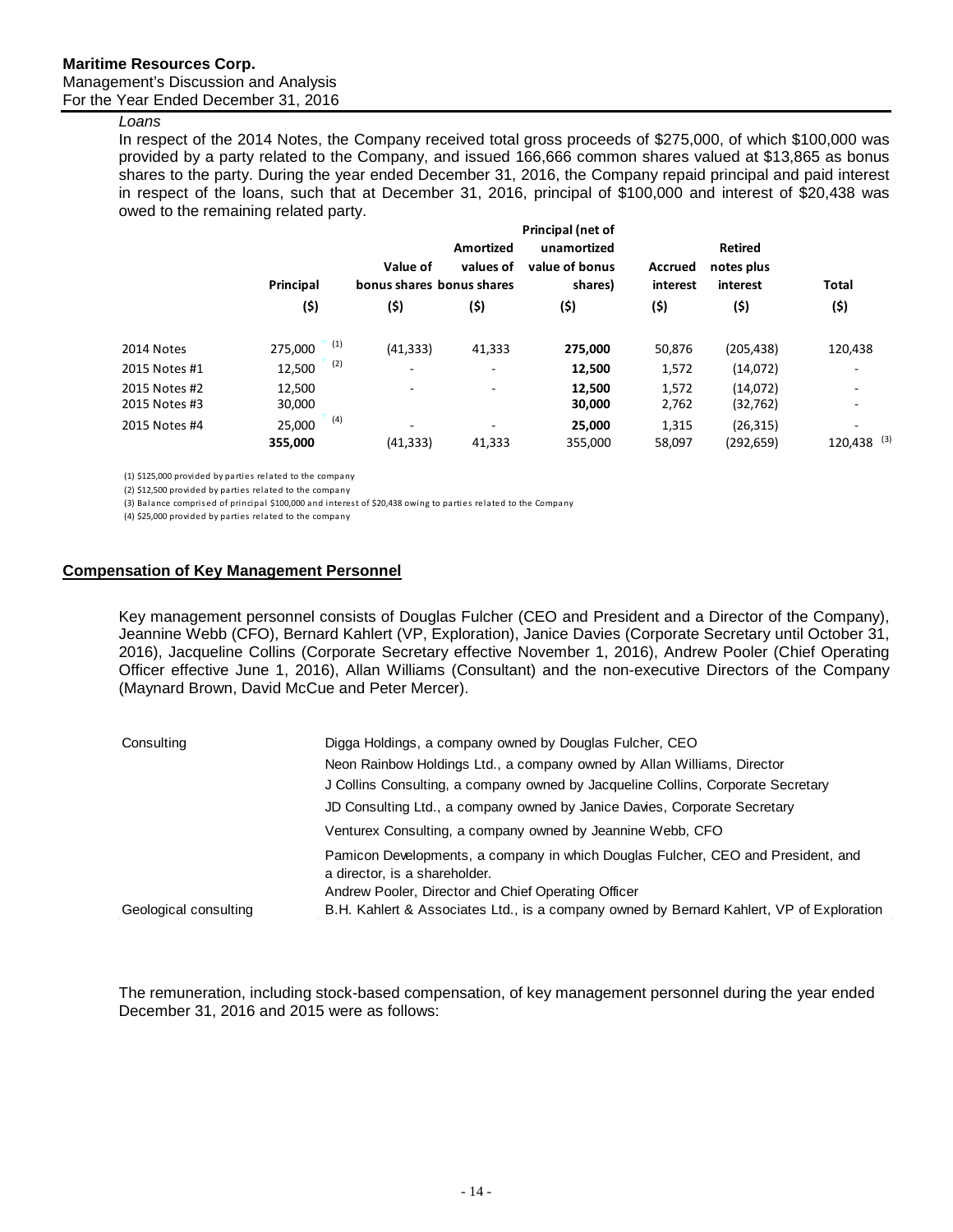|                       | 2016    | 2015         |
|-----------------------|---------|--------------|
| Consulting            | 313,946 | 138,600      |
| Contract wages        | 87,500  | -            |
| Directors' fees       | 66,000  | 67,500       |
| Geological consulting | 105,000 | 97,125       |
| Share-based payments  | 183,024 | 155,090      |
|                       | 755,470 | 458,315<br>S |

At December 31, 2016, the Company owed \$320 (2015:\$59,200) to an officer and former director of the Company, \$1,059 (2015: \$88,201) to a director of the Company. Effective April 1, 2015, the Company agreed to provide for directors' fees of \$1,500 per month for each of the 5 non-executive directors. On April 1, 2016, one of the non-executive directors entered into a consulting agreement with the Company, and on June 1, 2016, a second non-executive director entered into an employment agreement with the Company, for provision of their respective services. As such, at December 31, 2016, there remained 3 directors eligible to receive directors' fees, and directors' fees, totalling \$115,500 remained unpaid.

### <span id="page-14-0"></span>**Proposed Transactions**

There are no proposed transactions to be reported.

### <span id="page-14-1"></span>**Off Balance Sheet Arrangements**

The Company has no off balance sheet arrangements.

### <span id="page-14-2"></span>**Risks and Uncertainties Related to the Company's Business**

Resource exploration is a speculative business and involves a high degree of risk. There is a significant probability that the expenditures made by the Company in exploring its properties will not result in discoveries of commercial quantities of minerals. A high level of ongoing expenditures is required to locate and estimate ore reserves, which are the basis for further development of a property. Capital expenditures to attain commercial production stage could be substantial. The following sets out the principal risks faced by the Company.

#### *Exploration*

The Company is seeking mineral deposits on exploration projects where there are not yet established commercial quantities. There can be no assurance that economic concentrations of minerals will be determined to exist on the Company's property holdings within existing investors' investment horizons or at all. The failure to establish such economic concentrations could have a material adverse outcome on the Company and its securities. The Company's planned programs and budgets for exploration work are subject to revision at any time to take into account results to date. The revision, reduction or curtailment of exploration programs and budgets could have a material adverse outcome on the Company and its securities.

#### *Market*

The Company's securities trade on public markets and the trading value thereof is determined by the evaluations, perceptions and sentiments of both individual investors and the investment community taken as a whole. Such evaluations, perceptions and sentiments are subject to change; both in short term time horizons and longer term time horizons. An adverse change in investor evaluations, perceptions and sentiments could have a material adverse outcome on the Company and its securities.

#### *Commodity Price*

The Company's exploration projects are primarily related to exploration for gold and other precious metals in Canada. These minerals have recently been the subject of significant price fluctuations, and as such, there can be no assurance that that investors' evaluations, perceptions, beliefs and sentiments will continue to favour these target commodities. An adverse change in these commodities' prices, or in investors' beliefs about trends in those prices, could have a material adverse outcome on the Company and its securities.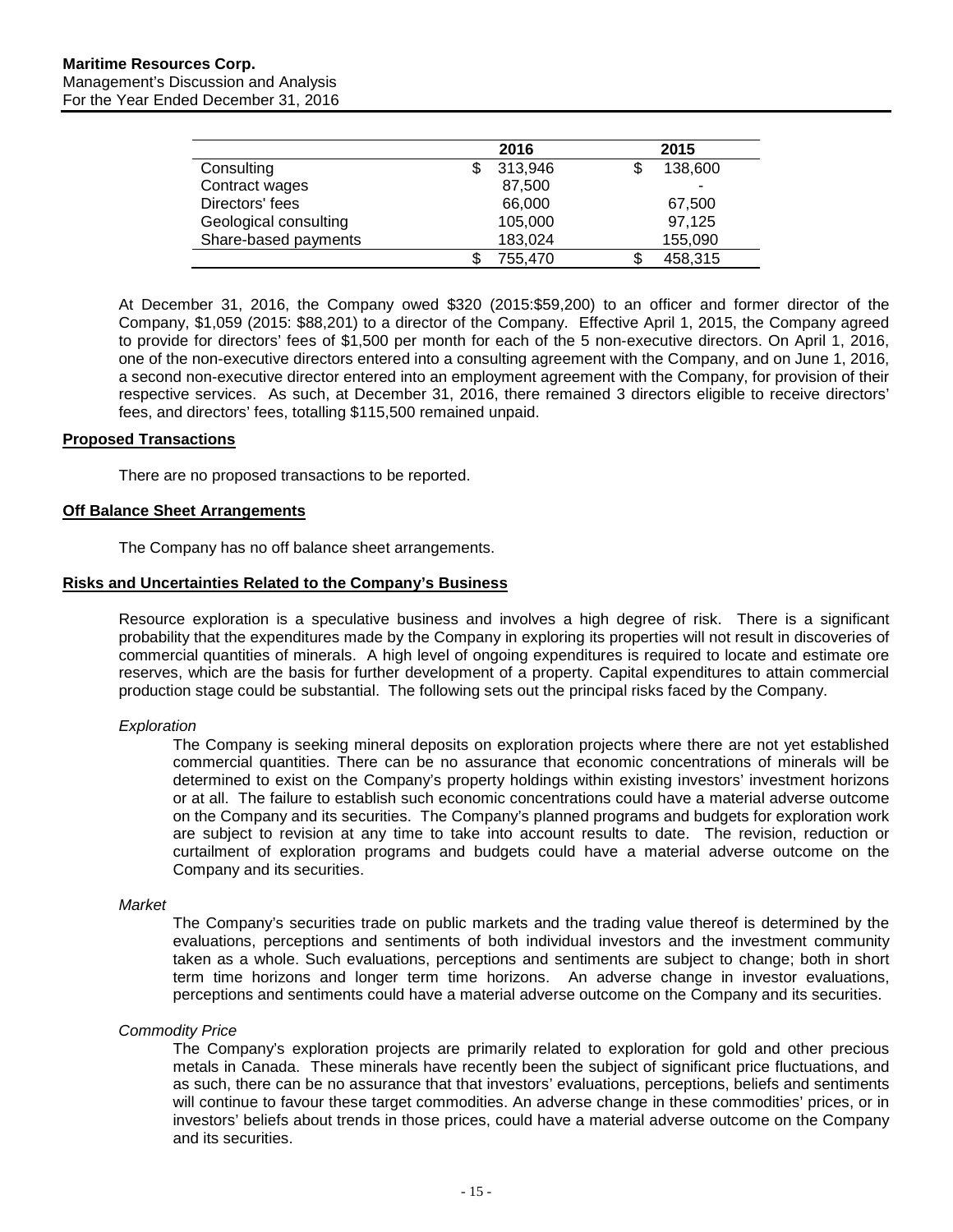#### *Title*

Although the Company has exercised the usual due diligence with respect to title to properties in which it has interests, there is no guarantee that title to the properties will not be challenged or impugned. The Company's mineral property interests may be subject to prior unregistered agreements or transfers or land claims, and title may be affected by undetected defects.

### *Financing*

Exploration and development of mineral deposits is an expensive process, and frequently the greater the level of interim stage success the more expensive it can become. The Company has no producing properties and generates no operating revenues; therefore, for the foreseeable future, it will be dependent upon selling equity in the capital markets to provide financing for its continuing substantial exploration budgets. While the Company has been successful in obtaining financing from the capital markets for its projects in recent years, there can be no assurance that the capital markets will remain favourable in the future, and/or that the Company will be able to raise the financing needed to continue its exploration programs on favourable terms, or at all. Restrictions on the Company's ability to finance could have a material adverse outcome on the Company and its securities.

### *Share Price Volatility and Price Fluctuations*

In recent years, the securities markets in Canada have experienced a high level of price and volume volatility, and the market prices of securities of many companies, particularly junior mineral exploration companies, like the Company, have experienced wide fluctuations which have not necessarily been related to the operating performance, underlying asset values or prospects of such companies. There can be no assurance that these price fluctuations and volatility will not continue to occur.

### *Key Personnel*

The Company's exploration efforts are dependent to a large degree on the skills and experience of certain of its key personnel. The Company does not maintain "key man" insurance policies on these individuals. Should the availability of these persons' skills and experience be in any way reduced or curtailed, this could have a material adverse outcome on the Company and its securities.

#### *Competition*

Significant and increasing competition exists for the limited number of mineral property acquisition opportunities available. As a result of this competition, some of which is with large established mining companies with substantial capabilities and greater financial and technical resources than the Company, the Company may be unable to acquire additional attractive mineral properties on terms it considers acceptable.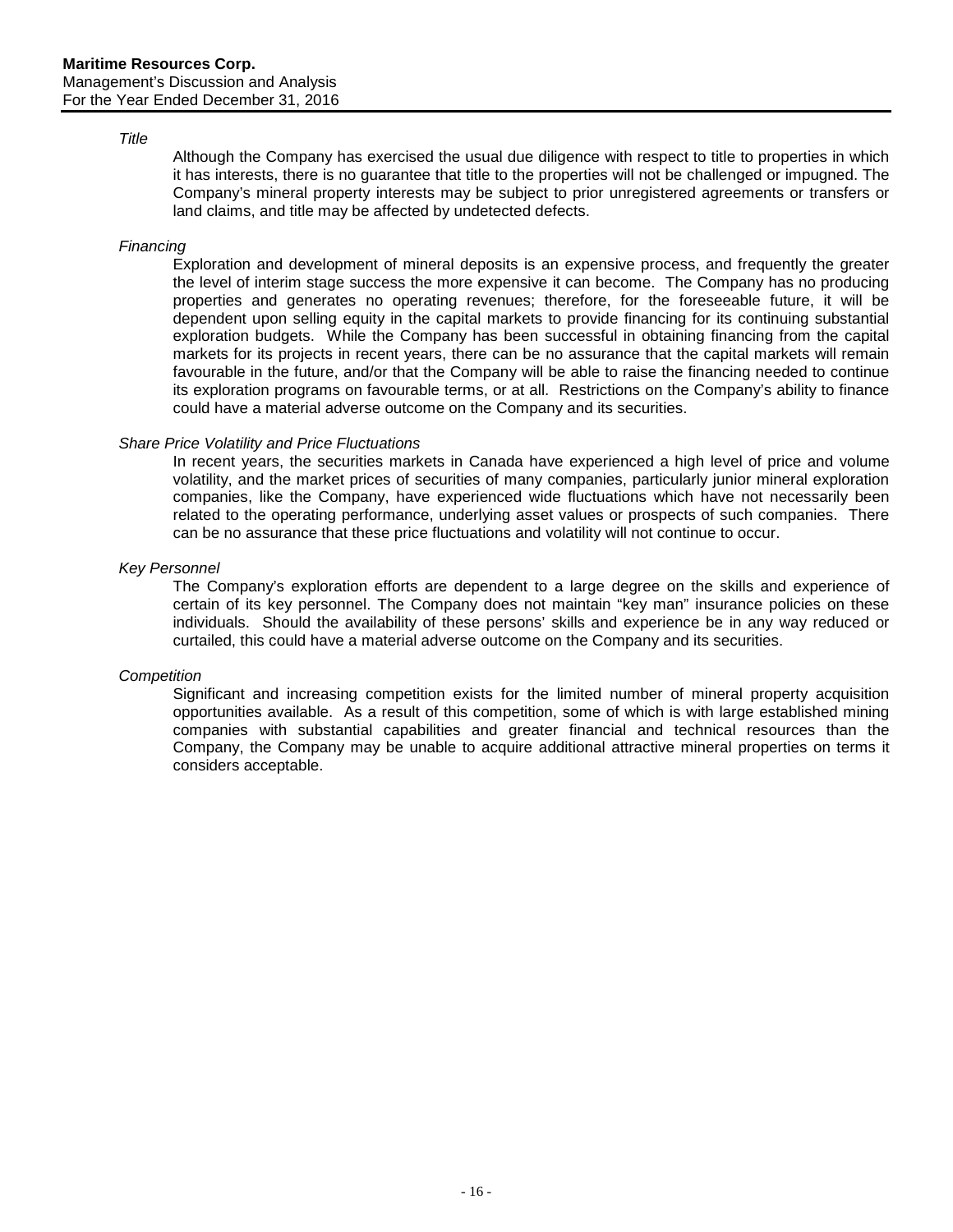## *Realization of Assets*

Exploration and evaluation assets comprise a substantial portion of the Company's assets. Realization of the Company's investment in these assets is dependent upon the establishment of legal ownership, the attainment of successful production from the properties or from the proceeds of their disposal. Resource exploration and development is highly speculative and involves inherent risks. While the rewards if an ore body is discovered can be substantial, few properties that are explored are ultimately developed into producing mines. There can be no assurance that current exploration programs will result in the discovery of economically viable quantities of ore. The amounts shown for acquisition costs and deferred exploration expenditures represent costs incurred to date and do not necessarily reflect present or future values.

## *Environmental and Other Regulatory Requirements*

The current or future operations of the Company, including development activities and commencement of production on its properties, require permits from various governmental authorities and such operations are and will be subject to laws and regulations governing prospecting, development, mining, production, exports, taxes, labour standards, occupational health, waste disposal, toxic substances, land use, environmental protection, safety and other matters. Companies engaged in the development and operation of mines and related facilities could experience increased costs, and delays in production and other schedules as a result of the need to comply with applicable laws, regulations and permits. There can be no assurance that approvals and permits required to commence production on its properties will be obtained on a timely basis, or at all. Additional permits and studies, which may include environmental impact studies conducted before permits can be obtained, may be necessary prior to operation of the properties in which the Company has interests and there can be no assurance that the Company will be able to obtain or maintain all necessary permits that may be required to commence construction, development or operation of mining facilities at these properties on terms which enable operations to be conducted at economically justifiable costs. Failure to comply with applicable laws, regulations, and permitting requirements may result in enforcement actions thereunder, including orders issued by regulatory or judicial authorities causing operations to cease or be curtailed, and may include corrective measures requiring capital expenditures, installation of additional equipment, or remedial actions. Parties engaged in mining operations or extraction operations may be required to compensate those suffering loss or damage by reason of such activities and may have civil or criminal fines or penalties imposed for violations of applicable laws or regulations.

Amendments to current laws, regulations and permits governing operations and activities of mining companies, or more stringent implementation thereof, could have a material adverse impact on the Company and cause increases in capital expenditures or production costs or reduction in levels of production at producing properties or abandonment or delays in development of new mineral exploration properties. To the best of the Company's knowledge, it is currently operating in compliance with all applicable environmental regulations.

## *History of Net Losses; Accumulated Deficit; Lack of Revenue from Operations*

The Company has incurred net losses to date. The Company has not yet had any revenue from the exploration activities on its properties. Even if the Company commences development of certain of its properties, the Company may continue to incur losses. There is no certainty that the Company will produce revenue, operate profitably or provide a return on investment in the future.

#### *Uninsurable*

The Company and its subsidiaries may become subject to liability for pollution, fire, explosion and other risks against which it cannot insure or against which it may elect not to insure. Such events could result in substantial damage to property and personal injury. The payment of any such liabilities may have a material, adverse effect on the Company's financial position.

#### *Legal Proceedings*

As at the date of the Report, there were no legal proceedings against or by the Company.

#### *Critical Accounting Estimates*

In the preparation of financial information, management makes judgments, estimates and assumptions that affect, amongst other things, the carrying value of its mineral property assets. All deferred mineral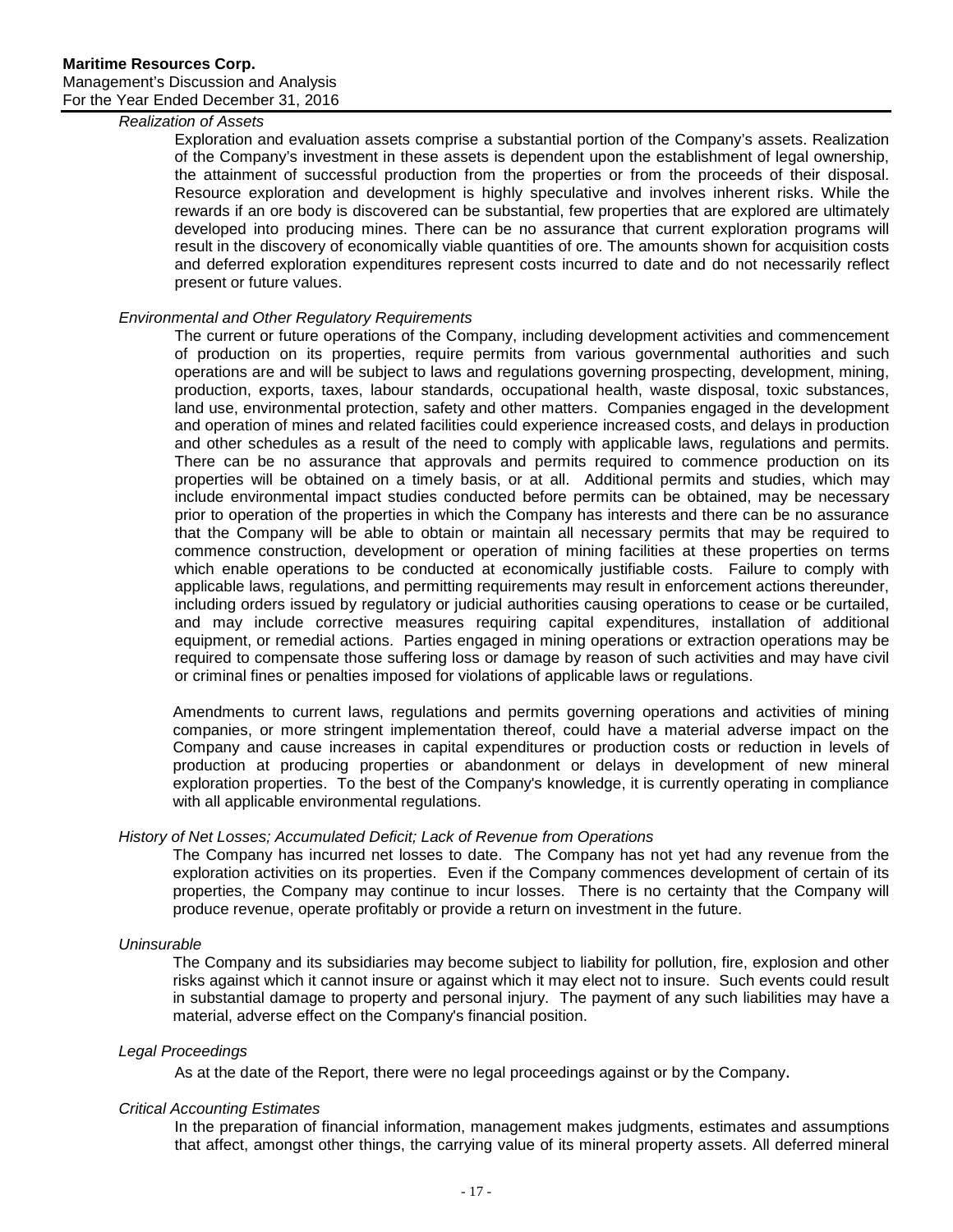property expenditures are reviewed, on a property-by-property basis, to consider whether there are any conditions that may indicate impairment. When the carrying value of a property exceeds its net recoverable amount that may be estimated by quantifiable evidence of an economic geological resource or reserve, joint venture expenditure commitments or the Company's assessment of its ability to sell the property for an amount exceeding the deferred costs, a provision is made for the impairment in value. Management's estimates of exploration, operating, capital and reclamation costs, if any, are subject to certain risks and uncertainties which may affect the recoverability of mineral property costs. Although management has used its best judgment to estimate of these factors, it is possible that changes could occur in the near term that could adversely affect management's estimate of the net cash flow to be generated from its properties. The Company also uses the Black-Scholes Option Pricing Model in relation to share based payments. Option pricing models require the input of highly subjective assumptions including the expected price volatility. Changes in the subjective input assumptions can materially affect the fair value estimate, and therefore the existing models do not necessarily provide a reliable single measure of the fair value of the Company's stock options granted/vested during the period.

## <span id="page-17-0"></span>**Other MD&A Disclosure Requirements**

## **New Accounting Policies, Standards, Amendments and Interpretations Affecting Future Year-Ends**

New accounting standards not yet adopted

- IFRS 15, "Revenue from Contracts with Customers" is effective for annual periods beginning on or after January 1, 2017.
- IFRS 9, "Financial Instruments: Classification and Measurement" is effective for annual periods beginning on or after January 1, 2018.
- IFRS 16, "Leases" is effective for annual periods beginning on or after January 1, 2019.

The Company is currently evaluating the impact of these new and amended standards on its financial statements. The impact is not expected to have a material impact on the statements of financial position or results of operations.

## **Financial Instruments & Other Instruments**

The Company has classified its cash as fair value through profit or loss (using level 1 of the fair value hierarchy); receivables (excluding tax arrangements) as loans and receivables; and accounts payable and accrued liabilities and loans as other financial liabilities.

(a) Fair value

The carrying values of cash, receivables, and accounts payable and accrued liabilities approximate their fair values due to the short-term maturity of these financial instruments.

(b) Credit risk

Credit risk is the risk that a counter party to a financial instrument will fail to discharge its contractual obligations. The Company is exposed to credit risk with respect to its cash, restricted cash and receivables, other than Goods and Services Tax ("GST") and government funding which may be receivable. The maximum exposure to loss arising from accounts receivable is equal to their carrying amounts.

The Company manages credit risk with respect to its cash by maintaining demand deposits with a major Canadian financial institution; however, this exposes the Company's cash to concentration of credit risk as all amounts are held at a single institution.

There were no changes in the Company's approach to risk during the year ended December 31, 2016.